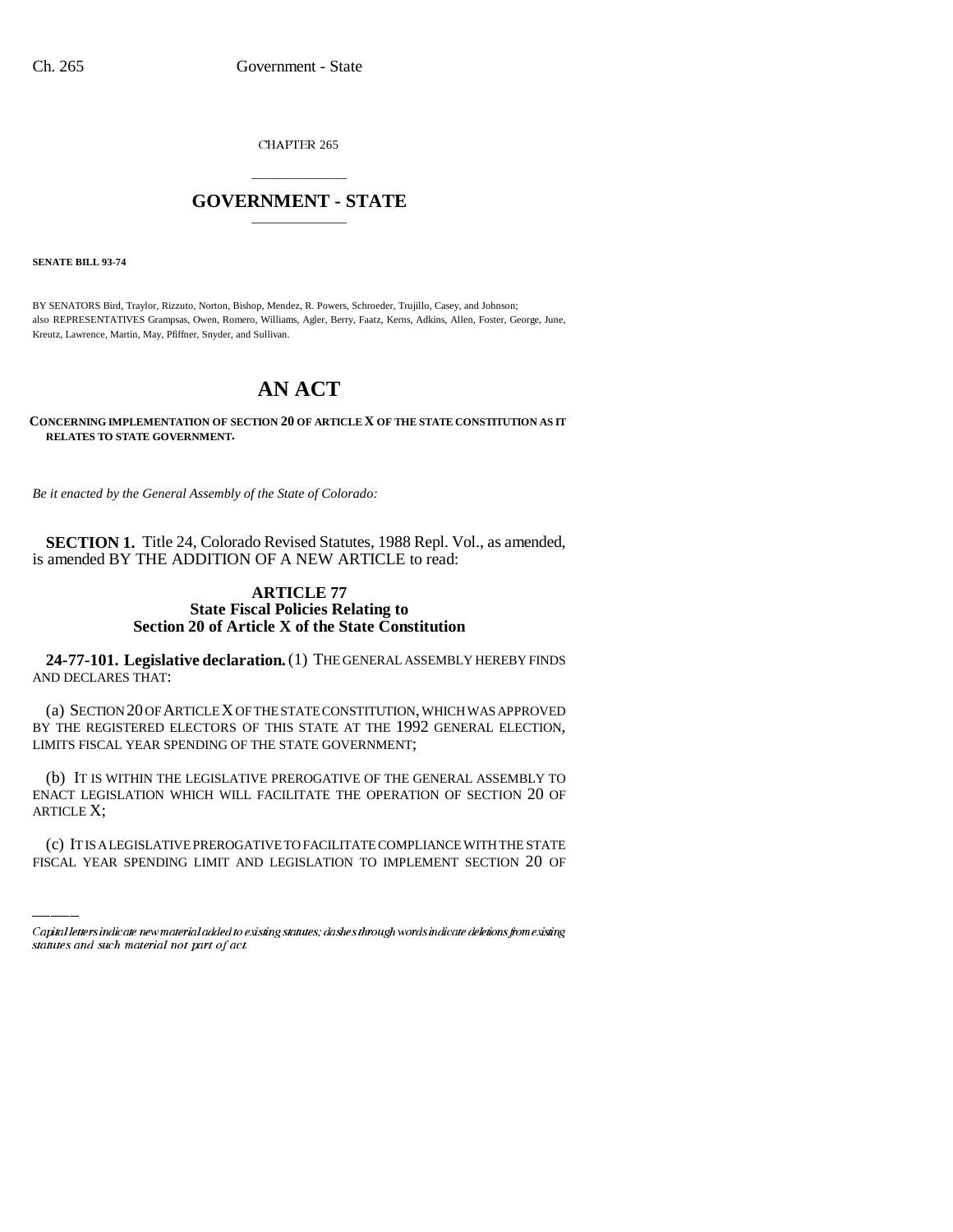ARTICLE X AS IT RELATES TO STATE GOVERNMENT IS A REASONABLE AND NECESSARY EXERCISE OF THE LEGISLATIVE PREROGATIVE;

(d) IN INTERPRETING THE PROVISIONS OF SECTION 20 OF ARTICLE X, THE GENERAL ASSEMBLY HAS ATTEMPTED TO GIVE THE WORDS OF SAID CONSTITUTIONAL PROVISION THEIR NATURAL AND OBVIOUS SIGNIFICANCE;

(e) WHERE THE MEANING OF SECTION 20 OF ARTICLE X IS UNCERTAIN, THE GENERAL ASSEMBLY HAS ATTEMPTED TO ASCERTAIN THE INTENT OF THOSE WHO ADOPTED THE MEASURE AND, WHEN APPROPRIATE, THE INTENT OF THE PROPONENTS, AS WELL AS TO APPLY OTHER GENERALLY ACCEPTED RULES OF CONSTRUCTION;

(f) THE CONTENT OF THIS ARTICLE REPRESENTS THE CONSIDERED JUDGMENT OF THE GENERAL ASSEMBLY AS TO THE MEANING OF THE PROVISIONS OF SECTION 20 OF ARTICLE X AS IT RELATES TO STATE GOVERNMENT.

**24-77-102. Definitions.** AS USED IN THIS ARTICLE, UNLESS THE CONTEXT OTHERWISE REQUIRES:

(1) "COLLECTIONS FOR ANOTHER GOVERNMENT" MEANS ANY TAX REVENUES WHICH ARE COLLECTED BY THE STATE FOR THE BENEFIT AND USE OF ANY GOVERNMENT OTHER THAN THE STATE PURSUANT TO THE TAXING AUTHORITY OF SUCH OTHER GOVERNMENT AND WHICH ARE PASSED THROUGH TO THE GOVERNMENT FOR WHOSE USE SUCH REVENUES WERE COLLECTED.

(2) "DAMAGE AWARD" MEANS ANY PECUNIARY COMPENSATION RECEIVED BY THE STATE AS A RESULT OF ANY JUDGMENT OR ALLOWANCE IN FAVOR OF THE STATE.

(3) "ENTERPRISE" MEANS A GOVERNMENT-OWNED BUSINESS:

(a) WHICH HAS AUTHORITY TO ISSUE ITS OWN REVENUE BONDS; AND

(b) WHICH RECEIVES LESS THAN TEN PERCENT OF ITS ANNUAL REVENUES IN GRANTS FROM ALL STATE AND LOCAL GOVERNMENTS IN COLORADO COMBINED.

(4) "EXPENDITURE" MEANS THE APPROPRIATION OR DISBURSEMENT OF ANY STATE GENERAL FUND OR CASH FUND MONEYS FOR ANY EXPENSE INCURRED BY THE STATE.

(5) "FEDERAL FUNDS" MEANS ANY PECUNIARY RESOURCES RECEIVED BY THE STATE FROM THE NATIONAL GOVERNMENT OF THE UNITED STATES.

(6) "GIFT" MEANS SOMETHING OF VALUE WHICH IS GIVEN TO THE STATE VOLUNTARILY BY ANY PERSON OR ENTITY, REGARDLESS OF WHETHER SUCH PERSON OR ENTITY SPECIFIES THE PURPOSE OR PURPOSES FOR WHICH SUCH THING OF VALUE IS TO BE USED. "GIFT" INCLUDES, BUT IS NOT LIMITED TO, VOLUNTARY CONTRIBUTIONS RECEIVED BY THE STATE AS A RESULT OF ANY STATE VOLUNTARY CONTRIBUTION PROGRAM ESTABLISHED PURSUANT TO ARTICLE 22 OF TITLE 39,C.R.S. "GIFT" DOES NOT INCLUDE FEDERAL FUNDS OR ANY PECUNIARY COMPENSATION RECEIVED BY THE STATE FROM ANY OTHER GOVERNMENTAL ENTITY.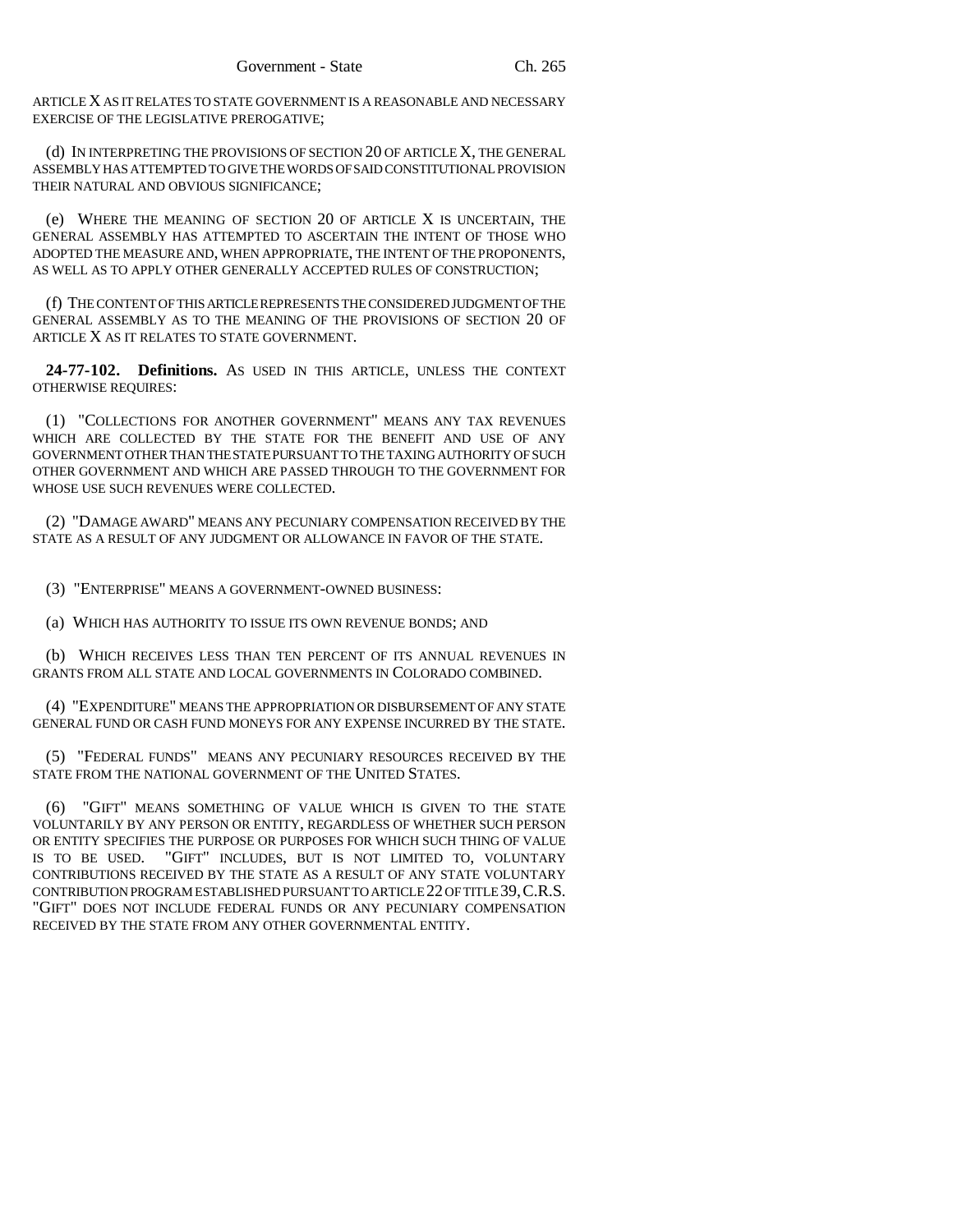(7) (a) "GRANT" MEANS ANY DIRECT CASH SUBSIDY OR OTHER DIRECT CONTRIBUTION OF MONEY FROM THE STATE OR ANY LOCAL GOVERNMENT IN COLORADO WHICH IS NOT REQUIRED TO BE REPAID.

(b) "GRANT" DOES NOT INCLUDE:

(I) ANY INDIRECT BENEFIT CONFERRED UPON AN ENTERPRISE FROM THE STATE OR ANY LOCAL GOVERNMENT IN COLORADO;

(II) ANY REVENUES RESULTING FROM RATES, FEES, ASSESSMENTS, OR OTHER CHARGES IMPOSED BY AN ENTERPRISE FOR THE PROVISION OF GOODS OR SERVICES BY SUCH ENTERPRISE;

(III) ANY FEDERAL FUNDS, REGARDLESS OF WHETHER SUCH FEDERAL FUNDS PASS THROUGH THE STATE OR ANY LOCAL GOVERNMENT IN COLORADO PRIOR TO RECEIPT BY AN ENTERPRISE.

(8) "INFLATION" MEANS THE PERCENTAGE CHANGE IN THE CONSUMER PRICE INDEX FOR THE DENVER-BOULDER CONSOLIDATED METROPOLITAN STATISTICAL AREA FOR ALL URBAN CONSUMERS, ALL GOODS, AS PUBLISHED BY THE UNITED STATES DEPARTMENT OF LABOR, BUREAU OF LABOR STATISTICS, OR ITS SUCCESSOR INDEX.

(9) "PENSION CONTRIBUTIONS BY EMPLOYEES" MEANS THE AMOUNT CONTRIBUTED BY STATE EMPLOYEES TO THE RETIREMENT PLANS OF SUCH EMPLOYEES.

(10) "PENSION FUND EARNINGS" MEANS THE AMOUNT WHICH IS EARNED FROM THE INVESTMENT OF MONEYS SET APART FOR THE PAYMENT OF RETIREMENT INCOME FOR STATE EMPLOYEES.

(11) "PROPERTY SALE" MEANS:

(a) ANY TRANSFER OF THE OWNERSHIP OF AN ESTATE IN TANGIBLE ASSETS OR INTANGIBLE RIGHTS, EXCLUDING LEASEHOLD INTERESTS, IN WHICH OR TO WHICH THE STATE HAS RIGHTS PROTECTED BY LAW FROM THE STATE TO ANY PARTY FOR CONSIDERATION; OR

(b) ANY CONTRACT RESULTING IN THE PAYMENT OF PECUNIARY COMPENSATION TO THE STATE FOR PERMITTING ANOTHER TO EXPLOIT, USE, OR MARKET NONRENEWABLE NATURAL RESOURCES WHICH ARE LOCATED ON REAL PROPERTY OWNED BY THE STATE AND WHICH ARE SUBJECT TO DEPLETION WITH USE.

(12) "RESERVE" MEANS ANY UNRESTRICTED GENERAL FUND OR CASH FUND YEAR-END BALANCE WHICH IS HELD BY THE STATE TO MEET ANY NEEDS OR DEMANDS.

(13) "RESERVE INCREASE" MEANS ANY ACTION WHICH HAS THE EFFECT OF INCREASING A RESERVE.

(14) "RESERVE TRANSFERS OR EXPENDITURES" MEANS MONEYS WHICH ARE PASSED FROM ONE FUND OF CASH OR ASSETS HELD BY THE STATE AS A RESERVE TO ANOTHER SUCH FUND OR MONEYS WHICH ARE DISBURSED FROM SUCH FUND.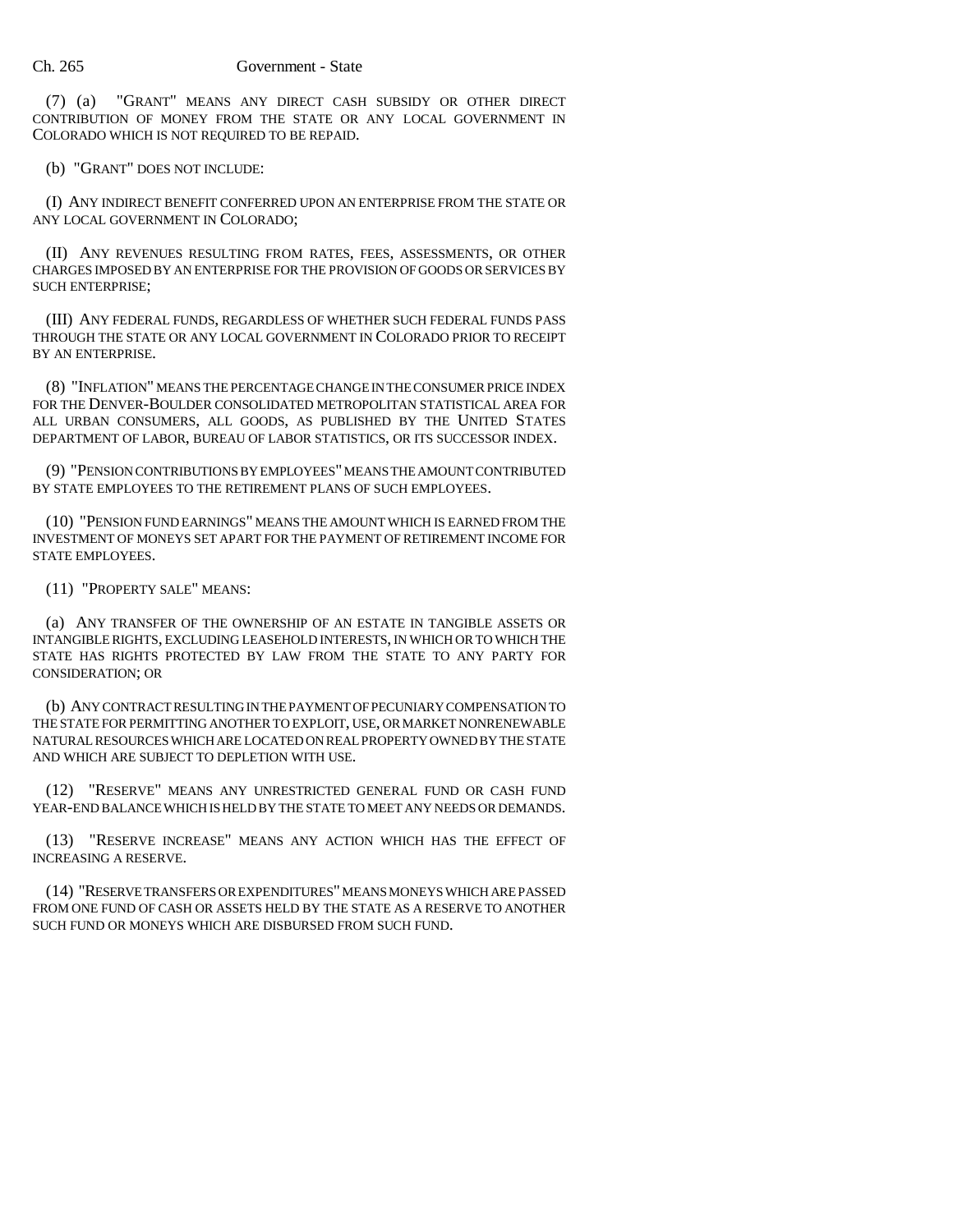(15) (a) "SPECIAL PURPOSE AUTHORITY" MEANS ANY ENTITY WHICH IS CREATED PURSUANT TO STATE LAW TO SERVE A VALID PUBLIC PURPOSE, WHICH IS EITHER A POLITICAL SUBDIVISION OF THE STATE OR AN INSTRUMENTALITY OF THE STATE, WHICH IS NOT AN AGENCY OF THE STATE, AND WHICH IS NOT SUBJECT TO ADMINISTRATIVE DIRECTION BY ANY DEPARTMENT, COMMISSION, BUREAU, OR AGENCY OF THE STATE.

(b) "SPECIAL PURPOSE AUTHORITY" INCLUDES, BUT IS NOT LIMITED TO:

(I) THE COLORADO HOUSING AND FINANCE AUTHORITY CREATED PURSUANT TO SECTION 29-4-704, C.R.S.;

(II) THE UNIVERSITY OF COLORADO HOSPITAL AUTHORITY CREATED PURSUANT TO SECTION 23-21-503 (1), C.R.S.;

(III) THE COLORADO WATER RESOURCES AND POWER DEVELOPMENT AUTHORITY CREATED PURSUANT TO SECTION 37-95-104 (1), C.R.S.;

(IV) THE COLORADO COMPENSATION INSURANCE AUTHORITY CREATED PURSUANT TO SECTION 8-45-101, C.R.S.;

(V) THE COLORADO POSTSECONDARY EDUCATIONAL FACILITIES AUTHORITY CREATED PURSUANT TO SECTION 23-15-104 (1), C.R.S.;

(VI) THE COLORADO HEALTH FACILITIES AUTHORITY CREATED PURSUANT TO SECTION 25-25-104 (1), C.R.S.;

(VII) THE COLORADO STUDENT OBLIGATION BOND AUTHORITY CREATED PURSUANT TO SECTION 23-3.1-203, C.R.S.;

(VIII) THE COLORADO AGRICULTURAL DEVELOPMENT AUTHORITY CREATED PURSUANT TO SECTION 35-75-104 (1), C.R.S.; AND

(IX) THE PUBLIC EMPLOYEES' RETIREMENT ASSOCIATION CREATED PURSUANT TO SECTION 24-51-201 (1).

(16) (a) "STATE" MEANS THE CENTRAL CIVIL GOVERNMENT OF THE STATE OF COLORADO, WHICH SHALL CONSIST OF THE FOLLOWING:

(I) THE LEGISLATIVE, EXECUTIVE, AND JUDICIAL BRANCHES OF GOVERNMENT ESTABLISHED BY ARTICLE III OF THE STATE CONSTITUTION;

(II) ALL ORGANS OF THE BRANCHES OF GOVERNMENT SPECIFIED IN SUBPARAGRAPH (I) OF PARAGRAPH (a) OF THIS SUBSECTION (16), INCLUDING THE DEPARTMENTS OF THE EXECUTIVE BRANCH; THE LEGISLATIVE HOUSES AND AGENCIES; AND THE APPELLATE AND TRIAL COURTS AND COURT PERSONNEL; AND

(III) STATE INSTITUTIONS OF HIGHER EDUCATION.

(b) "STATE" DOES NOT INCLUDE:

(I) ANY ENTERPRISE;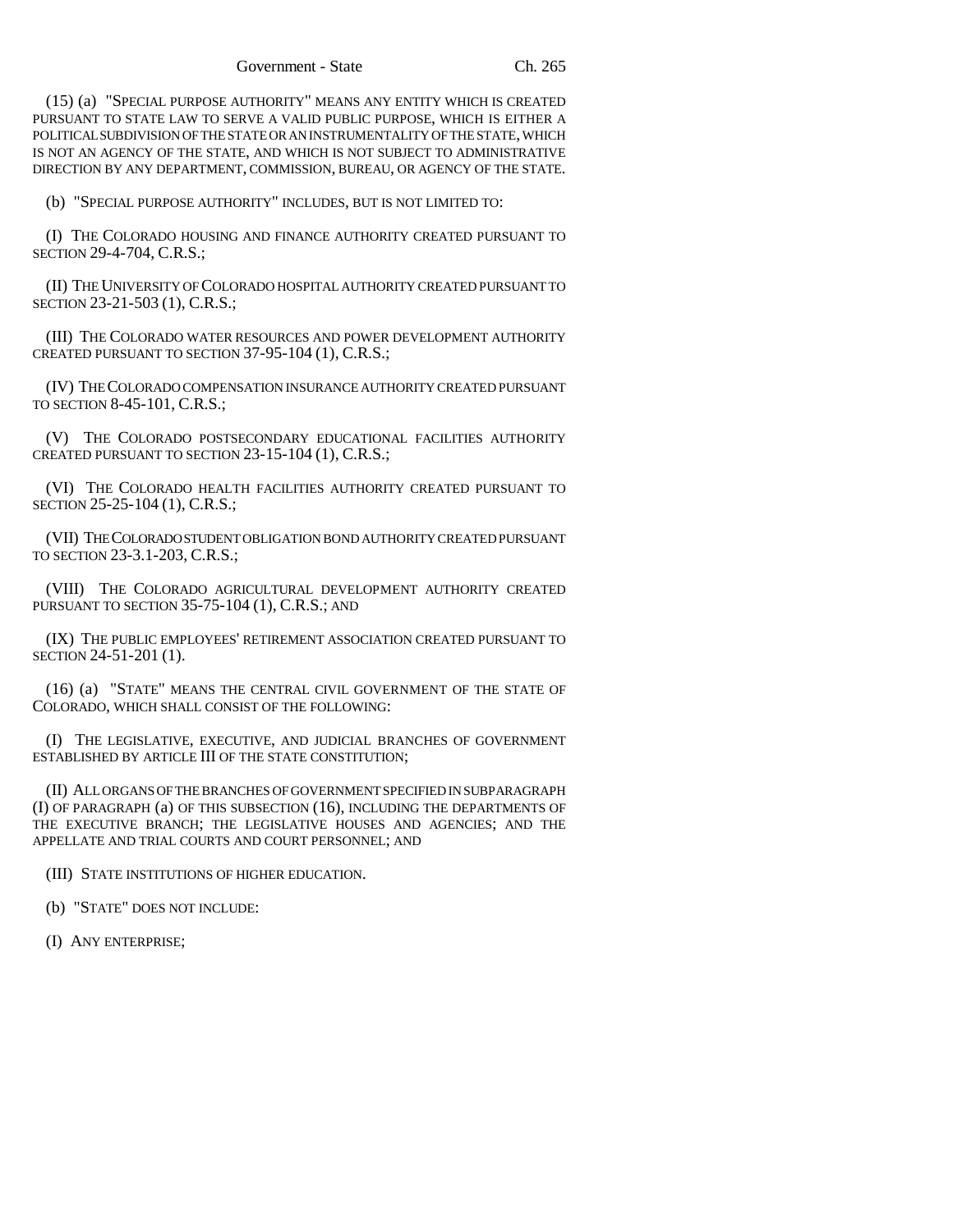(II) ANY SPECIAL PURPOSE AUTHORITY.

(17) (a) "STATE FISCAL YEAR SPENDING" MEANS ALL STATE EXPENDITURES AND RESERVE INCREASES OCCURRING DURING ANY GIVEN FISCAL YEAR AS ESTABLISHED BY SECTION 24-30-204, INCLUDING, BUT NOT LIMITED TO, STATE EXPENDITURES OR RESERVE INCREASES FROM:

(I) MONEYS RECEIVED BY THE STATE FROM ENTERPRISES;

(II) CASH FUNDS OF STATE INSTITUTIONS OF HIGHER EDUCATION, AS DEFINED IN SECTION 23-1-103.5, C.R.S.;

(III) NET LOTTERY PROCEEDS DISTRIBUTED TO THE CAPITAL CONSTRUCTION FUND FOR PAYMENT OF DEBT SERVICE ON THE OBLIGATIONS DESCRIBED IN SECTION  $3(1)(c)$ OF ARTICLE XXVII OF THE STATE CONSTITUTION FOR THE PERIOD THROUGH THE FOURTH QUARTER OF THE STATE'S FISCAL YEAR 1997-1998; AND

(IV) NET LOTTERY PROCEEDS ALLOCATED TO THE GENERAL FUND PURSUANT TO SECTION 3 (1) (b) (III) OF ARTICLE XXVII OF THE STATE CONSTITUTION FOR THE PERIOD BEGINNING WITH THE FIRST QUARTER OF THE STATE'S FISCAL YEAR 1998-1999.

(b) "STATE FISCAL YEAR SPENDING" DOES NOT INCLUDE RESERVE TRANSFERS OR EXPENDITURES OR ANY STATE EXPENDITURES OR RESERVE INCREASES:

(I) FOR REFUNDS OF EXCESS STATE REVENUES MADE IN THE CURRENT FISCAL YEAR OR IN THE SUBSEQUENT FISCAL YEAR;

(II) FROM GIFTS, INCLUDING ANY INTEREST EARNED THEREON;

(III) FROM FEDERAL FUNDS, INCLUDING ANY INTEREST EARNED THEREON;

(IV) FROM COLLECTIONS FOR ANOTHER GOVERNMENT;

(V) FROM PENSION CONTRIBUTIONS BY EMPLOYEES;

(VI) FROM PENSION FUND EARNINGS;

(VII) FROM DAMAGE AWARDS, INCLUDING ANY INTEREST EARNED THEREON;

(VIII) FROM PROPERTY SALES, INCLUDING ANY INTEREST EARNED ON PROCEEDS THEREFROM; AND

(IX) FROM NET PROCEEDS FROM STATE-SUPERVISED LOTTERY GAMES, AS DEFINED IN SECTION 3 (1) OF ARTICLE XXVII OF THE STATE CONSTITUTION; EXCEPT THAT THOSE PORTIONS OF SUCH PROCEEDS WHICH ARE SPECIFIED IN SUBPARAGRAPHS (III) AND (IV) OF PARAGRAPH (a) OF THIS SUBSECTION (17) ARE INCLUDED IN STATE FISCAL YEAR SPENDING.

**24-77-103. Limitation on state fiscal year spending.** (1) FOR FISCAL YEAR 1993-94 AND EACH FISCAL YEAR THEREAFTER, STATE FISCAL YEAR SPENDING SHALL NOT EXCEED AN AMOUNT EQUAL TO: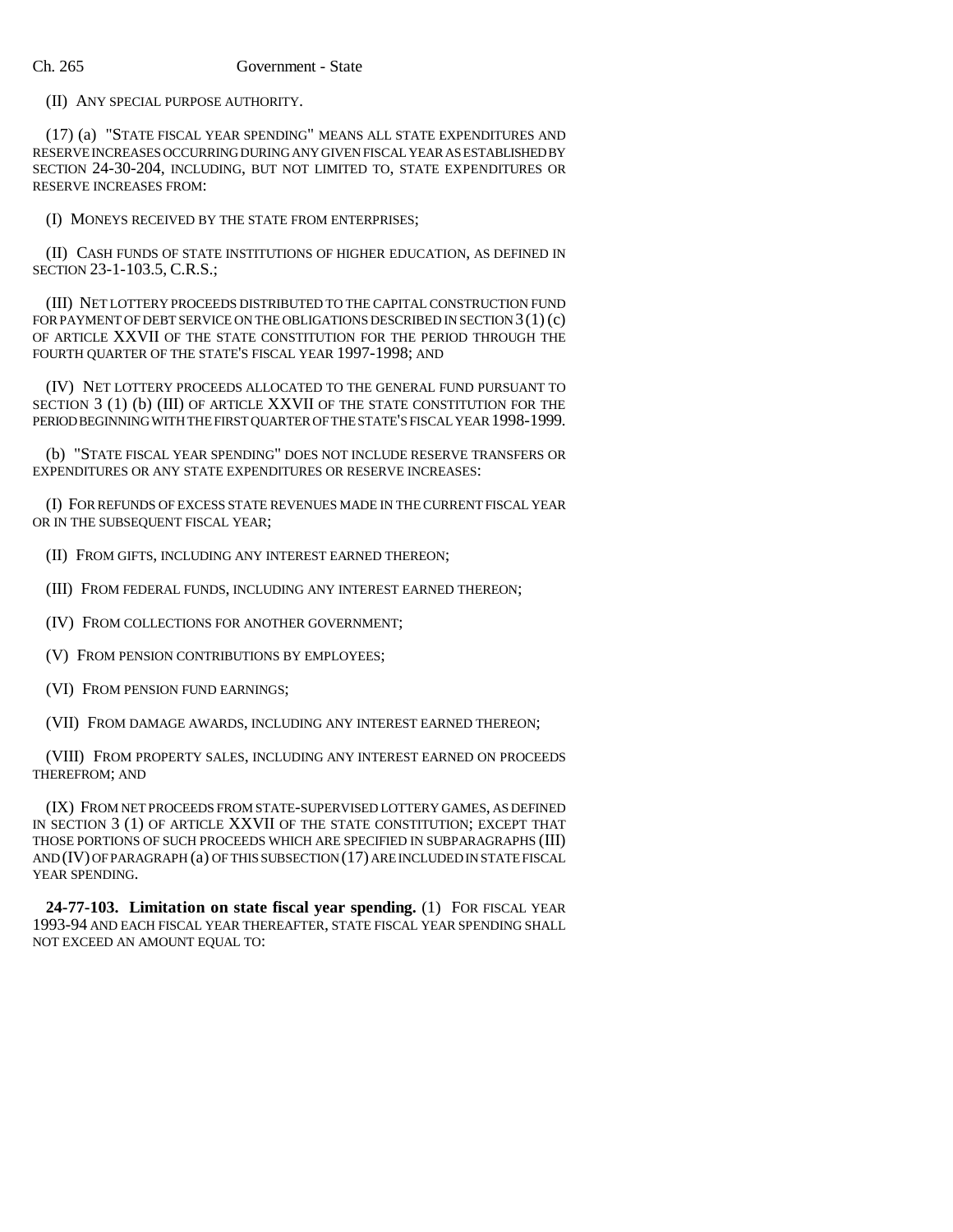(a) STATE FISCAL YEAR SPENDING FOR THE PREVIOUS FISCAL YEAR; AS MODIFIED BY

(b) AN AMOUNT EQUAL TO A PERCENTAGE CALCULATED PURSUANT TO SUBSECTION (2) OF THIS SECTION TIMES THE STATE FISCAL YEAR SPENDING FOR THE PREVIOUS FISCAL YEAR, AS ADJUSTED FOR QUALIFICATION AND DISQUALIFICATION OF ENTERPRISES AND AS REDUCED BY AN AMOUNT EQUAL TO:

(I) ANNUAL DEBT SERVICE CHANGES; AND

(II) REFUNDS MADE PURSUANT TO SECTION  $20(1)$  and  $(3)$  (c) OF ARTICLE X OF THE STATE CONSTITUTION; AND

(III) THE AMOUNT OF ANY REVENUES RESULTING FROM APPROVAL BY A MAJORITY OF THE REGISTERED ELECTORS OF THE STATE VOTING ON THE ISSUE AT A STATEWIDE ELECTION HELD AFTER 1991; AS MODIFIED BY

(c) TO THE EXTENT NOT OTHERWISE INCLUDED IN STATE FISCAL YEAR SPENDING FOR THE PREVIOUS FISCAL YEAR, AN AMOUNT EQUAL TO:

(I) ANNUAL DEBT SERVICE CHANGES; AND

(II) REFUNDS MADE PURSUANT TO SECTION 20(1) AND (3) (c) OF ARTICLE X OF THE STATE CONSTITUTION; AND

(III) AN AMOUNT OF ANY REVENUES RESULTING FROM APPROVAL BY A MAJORITY OF THE REGISTERED ELECTORS OF THE STATE VOTING ON THE ISSUE AT A STATEWIDE ELECTION HELD AFTER 1991.

(2) (a) FOR PURPOSES OF PARAGRAPH (b) OF SUBSECTION (1) OF THIS SECTION, THE PERCENTAGE OF ALLOWABLE INCREASE IN STATE FISCAL YEAR SPENDING SHALL EQUAL THE SUM OF INFLATION AS MODIFIED BY THE PERCENTAGE CHANGE IN STATE POPULATION IN THE PRIOR CALENDAR YEAR.

(b) (I) EXCEPT AS OTHERWISE PROVIDED IN SUBPARAGRAPH (II) OF THIS PARAGRAPH (b), THE PERCENTAGE CHANGE IN STATE POPULATION FOR ANY GIVEN CALENDAR YEAR SHALL BE THE PERCENTAGE CHANGE BETWEEN THE ESTIMATE OF STATE POPULATION DUE TO BE ISSUED BY THE UNITED STATES BUREAU OF CENSUS IN DECEMBER OF SUCH CALENDAR YEAR WITH A REFERENCE DATE OF JULY 1 OF THE SAME CALENDAR YEAR AND THE ESTIMATE OF STATE POPULATION DUE TO BE ISSUED BY THE UNITED STATES BUREAU OF CENSUS IN DECEMBER OF THE SAME CALENDAR YEAR WITH A REFERENCE DATE OF JULY 1 OF THE IMMEDIATELY PRECEDING CALENDAR YEAR.

(II) FOR ANY CALENDAR YEAR FOR WHICH AN ESTIMATE OF STATE POPULATION IS NOT ISSUED DUE TO THE FEDERAL CENSUS OF THE UNITED STATES BUREAU OF CENSUS, THE PERCENTAGE CHANGE IN STATE POPULATION FOR SUCH CALENDAR YEAR SHALL BE THE PERCENTAGE CHANGE BETWEEN THE STATE POPULATION AS REPORTED IN THE FEDERAL CENSUS CONDUCTED BY THE UNITED STATES BUREAU OF CENSUS DUE IN DECEMBER OF SUCH CALENDAR YEAR AND THE ESTIMATE OF STATE POPULATION DUE TO BE ISSUED BY THE UNITED STATES BUREAU OF CENSUS IN DECEMBER OF THE SAME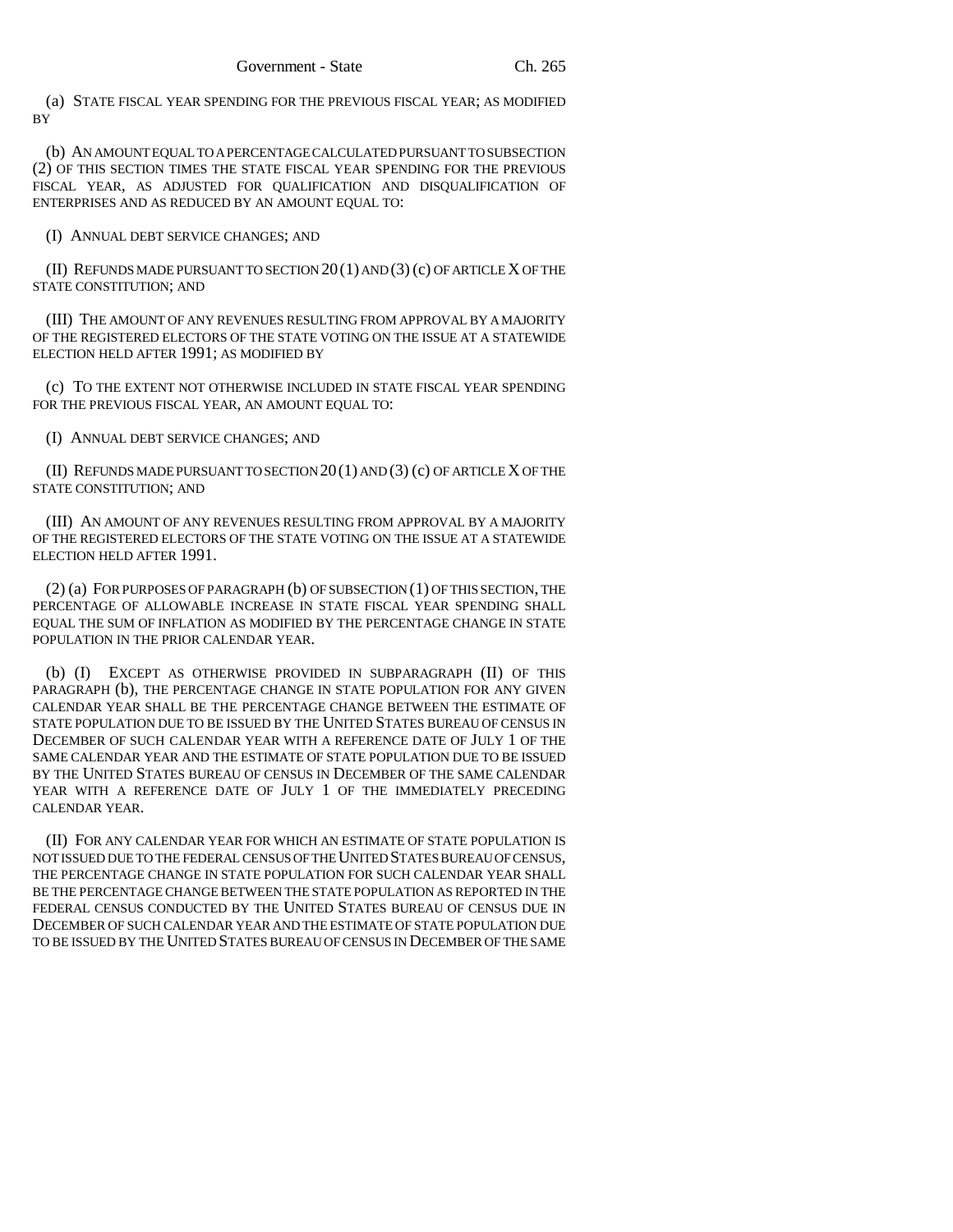YEAR WITH A REFERENCE DATE OF JULY 1 OF THE IMMEDIATELY PRECEDING CALENDAR YEAR.

(III) THE DEPARTMENT OF LOCAL AFFAIRS SHALL NOTIFY THE PRESIDENT OF THE SENATE, THE SPEAKER OF THE HOUSE OF REPRESENTATIVES, THE GOVERNOR, AND THE CHAIRMAN OF THE JOINT BUDGET COMMITTEE OF THE GENERAL ASSEMBLY OF THE PERCENTAGE CHANGE IN STATE POPULATION CALCULATED PURSUANT TO THIS PARAGRAPH (b) NO LATER THAN JANUARY 15 FOLLOWING THE CALENDAR YEAR FOR WHICH SUCH PERCENTAGE IS CALCULATED. SUCH PERCENTAGE SHALL NOT BE SUBJECT TO LATER MODIFICATION BASED UPON ANY SUBSEQUENT REVISION OF CENSUS COUNTS OR POPULATION ESTIMATES ISSUED BY THE UNITED STATES BUREAU OF THE CENSUS.

(3) THE BASE FOR THE CALCULATION OF STATE RESERVE INCREASES FOR FISCAL YEAR 1992-93 SHALL BE THE STATE UNRESTRICTED YEAR-END FUND BALANCES OF THE STATE GENERAL FUND AND OF ALL STATE CASH FUNDS FOR FISCAL YEAR 1991-92. FOR PURPOSES OF THIS SECTION, THE AMOUNT OF SAID STATE UNRESTRICTED YEAR-END FUND BALANCES DOES NOT CONSTITUTE AND SHALL NOT BE INCLUDED IN STATE FISCAL YEAR SPENDING FOR FISCAL YEAR 1992-93.

(4) FOR PURPOSES OF COMPLYING WITH THE LIMITATION ON STATE FISCAL YEAR SPENDING SET FORTH IN SUBSECTION (1) OF THIS SECTION, THE STATE MAY REFUSE TO ACCEPT ANY MONEYS, IN WHOLE OR IN PART, FROM ANY ENTERPRISE IN ANY GIVEN FISCAL YEAR, NOTWITHSTANDING ANY LAW TO THE CONTRARY.

(5) FOR PURPOSES OF COMPLYING WITH THE LIMITATION ON STATE FISCAL YEAR SPENDING SET FORTH IN SUBSECTION (1) OF THIS SECTION, THE STATE MAY REFUSE TO ACCEPT ANY GIFT, INCLUDING BUT NOT LIMITED TO REAL PROPERTY, FOR WHICH STATE EXPENDITURES WOULD BE REQUIRED FOR THE MAINTENANCE AND OPERATION OF SUCH GIFT AND WHICH DOES NOT INCLUDE SUFFICIENT REVENUES FOR SAID PURPOSES.

(6) (a) FOR PURPOSES OF COMPLYING WITH THE LIMITATION ON STATE FISCAL YEAR SPENDING SET FORTH IN SUBSECTION (1) OF THIS SECTION, ANY MONEYS CONTINUOUSLY APPROPRIATED BY A PERMANENT STATUTE OR CONSTITUTIONAL PROVISION SHALL BE INCLUDED IN THE GENERAL APPROPRIATION BILL FOR INFORMATIONAL PURPOSES.

(b) THE AUTHORITY TO EXPEND SUCH MONEYS SHALL BE MODIFIED ONLY BY DULY ENACTED AMENDMENT TO THE PERMANENT STATUTE OR CONSTITUTIONAL PROVISION WHICH CONTINUOUSLY APPROPRIATES SUCH MONEYS.

(c) EXCEPT AS OTHERWISE PROVIDED IN THIS PARAGRAPH (c), ANY MONEYS CONTINUOUSLY APPROPRIATED BY A PERMANENT STATUTE OR CONSTITUTIONAL PROVISION SHALL BE SUBJECT TO REVENUE AND EXPENDITURE LIMITS ESTABLISHED ANNUALLY BY THE GENERAL ASSEMBLY AS PROVIDED BY LAW FOR THE PURPOSE OF COMPLYING WITH THE LIMITATION ON STATE FISCAL YEAR SPENDING SET FORTH IN SUBSECTION (1) OF THIS SECTION. THE PROVISIONS OF THIS PARAGRAPH (c) SHALL NOT APPLY TO MONEYS CONTINUOUSLY APPROPRIATED TO THE LIMITED GAMING CONTROL COMMISSION PURSUANT TO SECTION 9 OF ARTICLE XVIII OF THE STATE CONSTITUTION.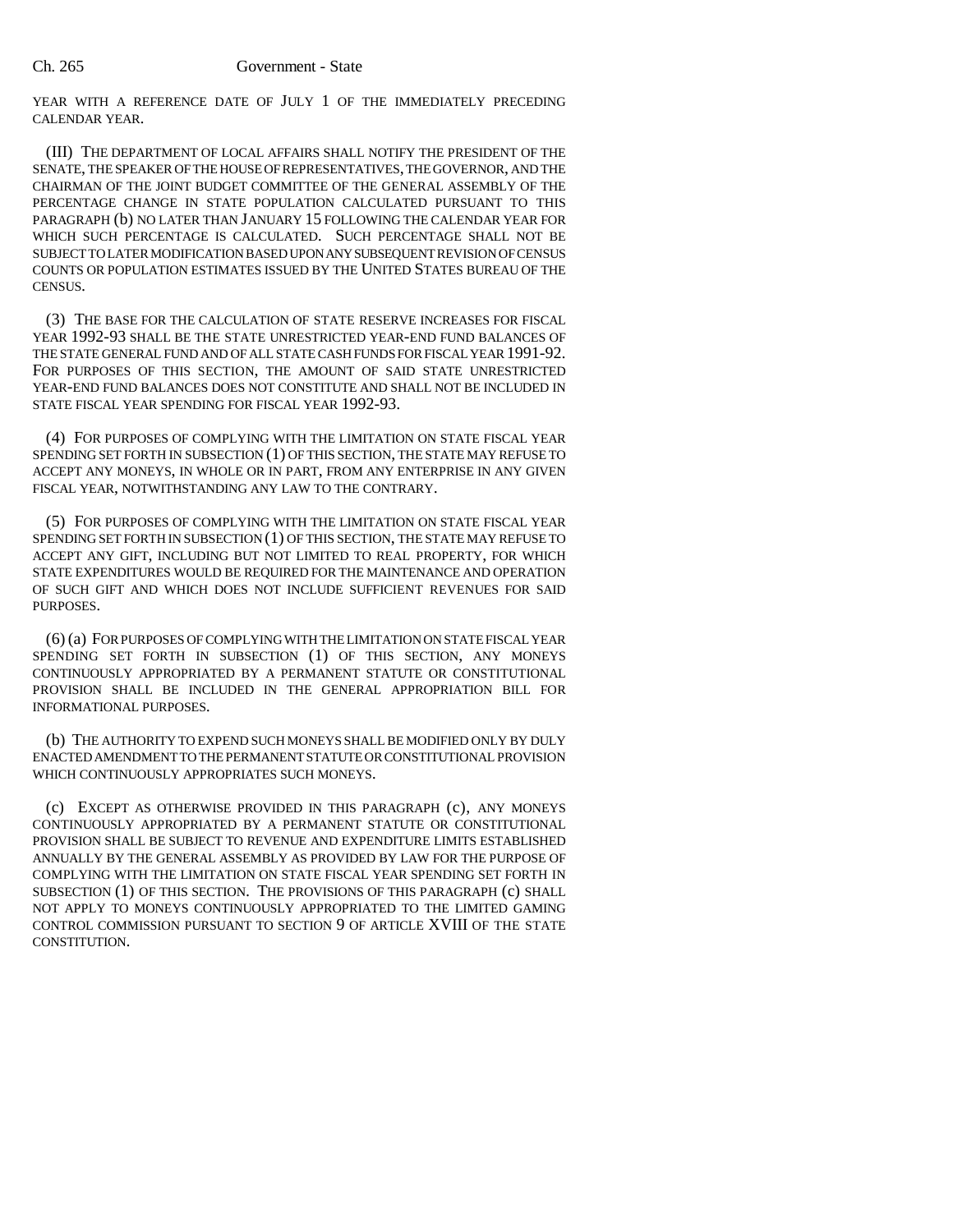(7) FOR PURPOSES OF COMPLYING WITH THE LIMITATION ON STATE FISCAL YEAR SPENDING SET FORTH IN SUBSECTION (1) OF THIS SECTION, EACH STATE INSTITUTION OF HIGHER EDUCATION SHALL PREPARE A WRITTEN REPORT FOR EACH QUARTER OF THE FISCAL YEAR WHICH SHALL INCLUDE THE TOTAL AMOUNT OF NET REVENUES GENERATED DURING SUCH PERIOD FROM ANY FACILITY, ACTIVITY, OR OPERATION MANAGED BY SUCH STATE INSTITUTION OF HIGHER EDUCATION WHICH IS AN ENTERPRISE AND THE TOTAL AMOUNT OF SUCH NET REVENUES AND ANY OTHER THING OF VALUE RECEIVED BY SUCH STATE INSTITUTION OF HIGHER EDUCATION FROM SUCH ENTERPRISES. SUCH REPORT SHALL BE FILED WITH THE PRESIDENT OF THE SENATE, THE SPEAKER OF THE HOUSE OF REPRESENTATIVES, AND THE CHAIRMAN OF THE JOINT BUDGET COMMITTEE NO LATER THAN THIRTY DAYS AFTER THE CLOSE OF SUCH PERIOD.

**24-77-104. State emergency reserve - creation - declaration of emergency.** (1) THE STATE SHALL HEREBY ESTABLISH A STATE EMERGENCY RESERVE WHICH SHALL BE HELD BY THE STATE FOR EMERGENCIES DECLARED PURSUANT TO SUBSECTION (3) OF THIS SECTION. SAID STATE EMERGENCY RESERVE SHALL BE NO LESS THAN THE FOLLOWING:

(a) FOR FISCAL YEAR 1993-94, ONE PERCENT OF STATE FISCAL YEAR SPENDING MINUS ANNUAL BONDED DEBT SERVICE;

(b) FOR FISCAL YEAR 1994-95, TWO PERCENT OF STATE FISCAL YEAR SPENDING MINUS ANNUAL BONDED DEBT SERVICE;

(c) FOR FISCAL YEAR 1995-96 AND EACH FISCAL YEAR THEREAFTER, THREE PERCENT OF STATE FISCAL YEAR SPENDING MINUS ANNUAL BONDED DEBT SERVICE.

(2) THE STATE EMERGENCY RESERVE SHALL CONSIST OF SUCH MONEYS AS ARE ANNUALLY DESIGNATED BY THE GENERAL ASSEMBLY IN THE GENERAL APPROPRIATION BILL OR BY SEPARATE BILL TO CONSTITUTE SAID EMERGENCY RESERVE.

(3) THE STATE EMERGENCY RESERVE MAY BE EXPENDED IN ANY GIVEN FISCAL YEAR UPON:

(a) THE DECLARATION OF A STATE EMERGENCY BY THE PASSAGE OF A JOINT RESOLUTION WHICH IS APPROVED BY A TWO-THIRDS MAJORITY OF THE MEMBERS OF BOTH HOUSES OF THE GENERAL ASSEMBLY AND WHICH IS APPROVED BY THE GOVERNOR IN ACCORDANCE WITH SECTION 39 OF ARTICLE V OF THE STATE CONSTITUTION; OR

(b) THE DECLARATION OF A DISASTER EMERGENCY BY THE GOVERNOR PURSUANT TO SECTION 24-32-2104 (4).

(4) NOTHING IN THIS SECTION SHALL BE CONSTRUED TO LIMIT, MODIFY, OR ABRIDGE THE POWERS AND DUTIES OF THE GOVERNOR TO RESPOND TO DISASTERS AS PROVIDED FOR IN PART 21 OF ARTICLE 32 OF THIS TITLE.

(5) NOTHING IN THIS SECTION SHALL BE CONSTRUED TO LIMIT THE ABILITY OF THE GENERAL ASSEMBLY TO DEFINE THE TERM "EMERGENCY" PURSUANT TO SECTION 20 (2) (c) OF ARTICLE X OF THE STATE CONSTITUTION.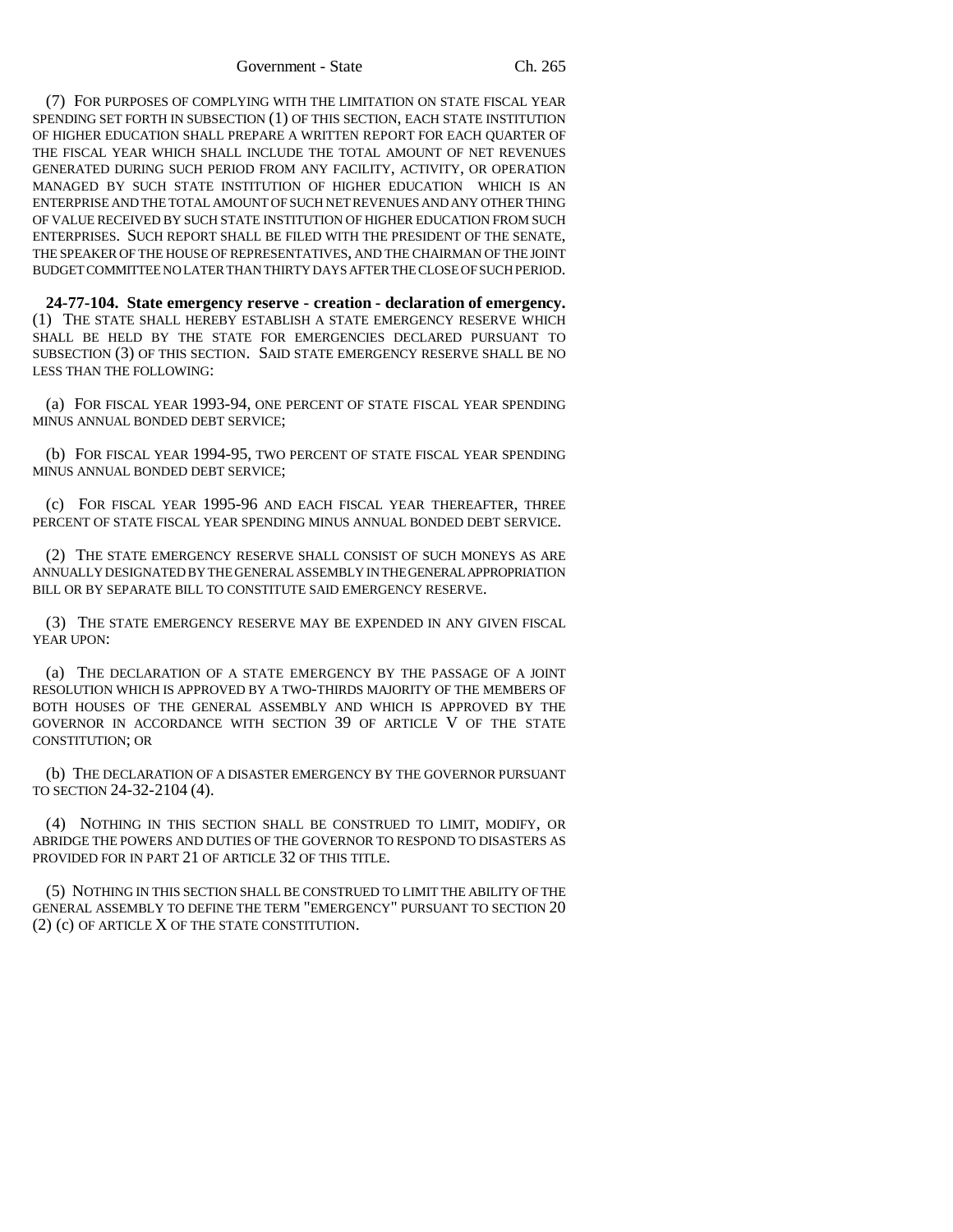**24-77-105. Emergency taxes - declaration of emergency - limitation.** (1) EMERGENCY TAXES MAY BE IMPOSED BY THE STATE PURSUANT TO THE REQUIREMENTS SET FORTH IN PARAGRAPH (a) OF SUBSECTION (2) OF THIS SECTION WITHOUT PRIOR APPROVAL OF THE REGISTERED ELECTORS OF THE STATE; EXCEPT THAT NO STATE PROPERTY TAX SHALL BE IMPOSED AS AN EMERGENCY TAX.

(2) (a) ANY EMERGENCY TAX MAY BE IMPOSED BY THE STATE UPON:

(I) THE DECLARATION OF A STATE EMERGENCY BY THE PASSAGE OF A JOINT RESOLUTION WHICH IS APPROVED BY A TWO-THIRDS MAJORITY OF THE MEMBERS OF BOTH HOUSES OF THE GENERAL ASSEMBLY AND WHICH IS APPROVED BY THE GOVERNOR IN ACCORDANCE WITH SECTION 39 OF ARTICLE V OF THE STATE CONSTITUTION; AND

(II) THE IMPOSITION OF AN EMERGENCY TAX BY THE PASSAGE OF A BILL WHICH IS APPROVED BY A TWO-THIRDS MAJORITY OF THE MEMBERS OF BOTH HOUSES OF THE GENERAL ASSEMBLY AND WHICH IS APPROVED BY THE GOVERNOR IN ACCORDANCE WITH SECTION 39 OF ARTICLE V OF THE STATE CONSTITUTION.

(b) ANY EMERGENCY TAX WHICH IS IMPOSED PURSUANT TO PARAGRAPH (a) OF THIS SUBSECTION (2) SHALL BE SUBJECT TO APPROVAL BY A MAJORITY OF THE REGISTERED ELECTORS OF THE STATE AT THE NEXT STATEWIDE ELECTION WHICH OCCURS SIXTY DAYS OR MORE AFTER THE DECLARATION OF THE EMERGENCY PURSUANT TO SUBPARAGRAPH (I) OF PARAGRAPH (a) OF THIS SUBSECTION (2). ANY EMERGENCY TAX WHICH IS NOT APPROVED AT SUCH ELECTION SHALL EXPIRE AS OF THE LAST DAY OF THE MONTH IN WHICH SUCH ELECTION WAS HELD.

(3) REVENUES FROM ANY EMERGENCY TAX IMPOSED PURSUANT TO THE PROVISIONS OF SUBSECTION (2) OF THIS SECTION SHALL NOT BE EXPENDED UNTIL ALL OF THE STATE EMERGENCY RESERVE HAS BEEN EXPENDED FOR SUCH EMERGENCY.

(4) ANY EMERGENCY TAX REVENUES WHICH ARE NOT EXPENDED ON THE DECLARED STATE EMERGENCY SHALL BE REFUNDED WITHIN ONE HUNDRED EIGHTY DAYS AFTER SUCH EMERGENCY HAS ENDED.

**24-77-106. Establishment of annual allowable revenues by general assembly.** (1) THE GENERAL ASSEMBLY HEREBY FINDS AND DECLARES THAT:

(a) SECTION 20 OF ARTICLE X OF THE STATE CONSTITUTION LIMITS STATE FISCAL YEAR SPENDING:

(b) SUBJECT TO CERTAIN EXCLUSIONS SPECIFIED IN SECTION 20 OF ARTICLE X OF THE STATE CONSTITUTION, ALL STATE GENERAL FUND EXPENDITURES AND ALL STATE CASH FUND EXPENDITURES ARE INCLUDED IN THE LIMITATION ON STATE FISCAL YEAR SPENDING;

(c) THE LEGISLATIVE POWERS OF THE GENERAL ASSEMBLY, INCLUDING BUT NOT LIMITED TO ITS PLENARY POWER OF APPROPRIATION, AUTHORIZE AND REQUIRE THE GENERAL ASSEMBLY TO ASSURE COMPLIANCE WITH THE LIMITATION ON STATE FISCAL YEAR SPENDING AND TO MAKE FUNDAMENTAL FISCAL POLICY DECISIONS ESTABLISHING THE LEVEL OF ACTIVITY OF ALL DEPARTMENTS AND AGENCIES OF STATE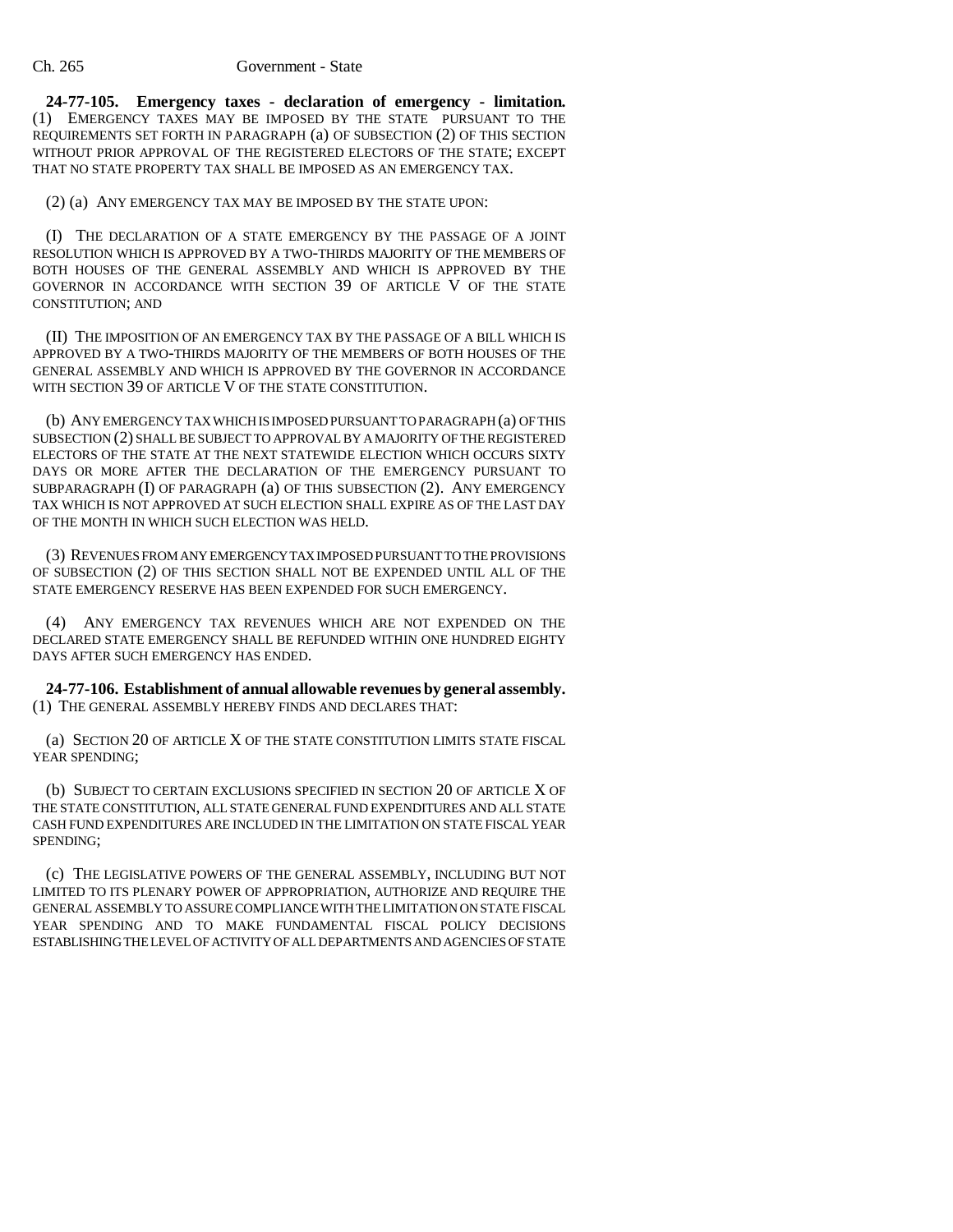GOVERNMENT, EXCEPT FOR THE LIMITED GAMING CONTROL COMMISSION CREATED PURSUANT TO SECTION 9 (2) OF ARTICLE XVIII OF THE STATE CONSTITUTION; AND

(d) CONSONANT WITH THE EXERCISE OF SUCH LEGISLATIVE POWERS, THE GENERAL ASSEMBLY MUST ESTABLISH LIMITS ON THE REVENUES COLLECTED AND EXPENDITURES MADE BY ALL DEPARTMENTS AND AGENCIES OF STATE GOVERNMENT, EXCEPT FOR THE LIMITED GAMING CONTROL COMMISSION CREATED PURSUANT TO SECTION 9 (2) OF ARTICLE XVIII OF THE STATE CONSTITUTION.

(2) EXCEPT AS OTHERWISE PROVIDED IN THIS SUBSECTION (2), FOR THE 1993-94 FISCAL YEAR AND FISCAL YEARS THEREAFTER, THE GENERAL ASSEMBLY, IN THE GENERAL APPROPRIATION BILL OR BY SEPARATE BILL, SHALL PRESCRIBE THE TOTAL AMOUNT OF REVENUES THAT MAY BE COLLECTED BY EACH DEPARTMENT AND AGENCY OF STATE GOVERNMENT FOR THE FISCAL YEAR. THE AMOUNT PRESCRIBED BY THE GENERAL ASSEMBLY PURSUANT TO THIS SUBSECTION (2) SHALL BE BASED UPON THE DETERMINATION OF THE LIMITATION ON STATE FISCAL YEAR SPENDING UNDER SECTION 20 OF ARTICLE X OF THE STATE CONSTITUTION AND UPON DECISIONS ESTABLISHING THE LEVEL OF ACTIVITY OF ALL DEPARTMENTS AND AGENCIES OF STATE GOVERNMENT. THE PROVISIONS OF THIS SUBSECTION (2) SHALL NOT APPLY TO THE LIMITED GAMING CONTROL COMMISSION CREATED IN SECTION 9(2) OF ARTICLE XVIII OF THE STATE CONSTITUTION.

**24-77-107. Construction.** NOTHING CONTAINED IN THIS ARTICLE SHALL BE CONSTRUED TO APPLY TO OR IMPOSE, BY IMPLICATION OR OTHERWISE, ANY LIMITATION, RESTRICTION, OR PROHIBITION UPON OR EXPANSION OF ANY LOCAL GOVERNMENT FISCAL POLICIES.

**SECTION 2.** 8-46-101 (1) (b), Colorado Revised Statutes, 1986 Repl. Vol., as amended, is amended to read:

**8-46-101. Subsequent injury fund.** (1) (b) (I) In addition to such compensation and after the completion of the payments therefor, the employee shall continue to receive compensation at said employee's established compensation rate for permanent total disability until death out of a special fund to be known as the subsequent injury fund, hereby created for such purpose. The subsequent injury fund shall be funded pursuant to the provisions of section 8-46-102.

(II) THE UNRESTRICTED YEAR-END BALANCE OF THE SUBSEQUENT INJURY FUND, CREATED PURSUANT TO SUBPARAGRAPH (I) OF THIS PARAGRAPH (b), FOR THE 1991-92 FISCAL YEAR SHALL CONSTITUTE A RESERVE, AS DEFINED IN SECTION 24-77-102 (12), C.R.S., AND, FOR PURPOSES OF SECTION 24-77-103, C.R.S.:

(A) ANY MONEYS CREDITED TO THE SUBSEQUENT INJURY FUND IN ANY SUBSEQUENT FISCAL YEAR SHALL BE INCLUDED IN STATE FISCAL YEAR SPENDING, AS DEFINED IN SECTION 24-77-102 (17), C.R.S.; AND

(B) ANY TRANSFERS OR EXPENDITURES FROM THE SUBSEQUENT INJURY FUND IN ANY SUBSEQUENT FISCAL YEAR SHALL NOT BE INCLUDED IN STATE FISCAL YEAR SPENDING, AS DEFINED IN SECTION 24-77-102 (17), C.R.S., FOR SUCH FISCAL YEAR.

**SECTION 3.** 8-46-202 (1), Colorado Revised Statutes, 1986 Repl. Vol., as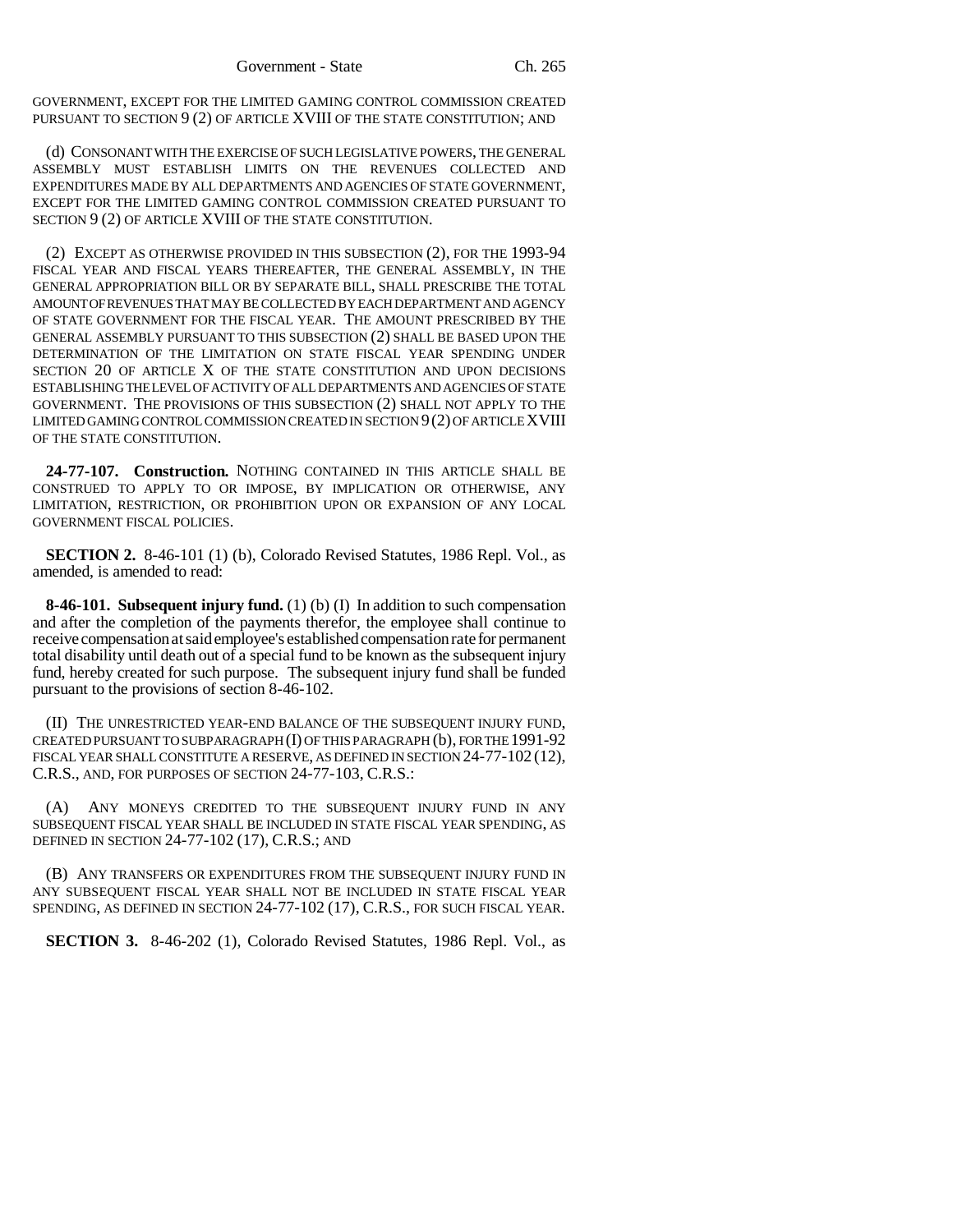amended, is amended to read:

**8-46-202. Major medical insurance fund - tax imposed - returns.** (1) (a) There is hereby established a major medical insurance fund to defray medical, surgical, dental, hospital, nursing, and drug expenses and expenses for medical, hospital, and surgical supplies, crutches, apparatus, and vocational rehabilitation, which shall include tuition, fees, transportation, and weekly maintenance equivalent to that which the employee would receive under section 8-42-105 for the period of time that the employee is attending a vocational rehabilitation course, which expenses are in excess of those provided under the "Workers' Compensation Act of Colorado" for employees who have established their entitlement to disability benefits under said act, whether necessary to promote recovery, alleviate pain, or reduce disability.

(b) THE UNRESTRICTED YEAR-END BALANCE OF THE MAJOR MEDICAL INSURANCE FUND, CREATED PURSUANT TO PARAGRAPH (a) OF THIS SUBSECTION (1), FOR THE 1991-92 FISCAL YEAR SHALL CONSTITUTE A RESERVE, AS DEFINED IN SECTION 24-77-102 (12), C.R.S., AND, FOR PURPOSES OF SECTION 24-77-103, C.R.S.:

(I) ANY MONEYS CREDITED TO THE MAJOR MEDICAL INSURANCE FUND IN ANY SUBSEQUENT FISCAL YEAR SHALL BE INCLUDED IN STATE FISCAL YEAR SPENDING, AS DEFINED IN SECTION 24-77-102 (17), C.R.S., FOR SUCH FISCAL YEAR; AND

(II) ANY TRANSFERS OR EXPENDITURES FROM THE MAJOR MEDICAL INSURANCE FUND IN ANY SUBSEQUENT FISCAL YEAR SHALL NOT BE INCLUDED IN STATE FISCAL YEAR SPENDING, AS DEFINED IN SECTION 24-77-102 (17), C.R.S., FOR SUCH FISCAL YEAR.

**SECTION 4.** 8-77-101 (1), Colorado Revised Statutes, 1986 Repl. Vol., is amended to read:

**8-77-101. Unemployment compensation fund - state treasurer custodian.** (1) (a) There is hereby established the unemployment compensation fund, which shall be a special fund administered by the division of employment and training exclusively for the purposes of articles 70 to 82 of this title. The state treasurer shall be custodian of said fund and shall be liable under his official bond for the faithful performance of all his duties in connection therewith. He shall establish and maintain within the fund the accounts specified in this article and such other accounts as may be necessary to reflect the administration of the fund by the division.

(b) THE UNRESTRICTED YEAR-END BALANCE OF THE UNEMPLOYMENT COMPENSATION FUND, CREATED PURSUANT TO PARAGRAPH (a) OF THIS SUBSECTION (1), FOR THE 1991-92 FISCAL YEAR SHALL CONSTITUTE A RESERVE, AS DEFINED IN SECTION 24-77-102 (12),C.R.S., AND, FOR PURPOSES OF SECTION 24-77-103,C.R.S.:

(I) ANY MONEYS CREDITED TO THE UNEMPLOYMENT COMPENSATION FUND IN ANY SUBSEQUENT FISCAL YEAR SHALL BE INCLUDED IN STATE FISCAL YEAR SPENDING, AS DEFINED IN SECTION 24-77-102 (17), C.R.S., FOR SUCH FISCAL YEAR; AND

(II) ANY TRANSFERS OR EXPENDITURES FROM THE UNEMPLOYMENT COMPENSATION FUND IN ANY SUBSEQUENT FISCAL YEAR SHALL NOT BE INCLUDED IN STATE FISCAL YEAR SPENDING, AS DEFINED IN SECTION 24-77-102 (17), C.R.S., FOR SUCH FISCAL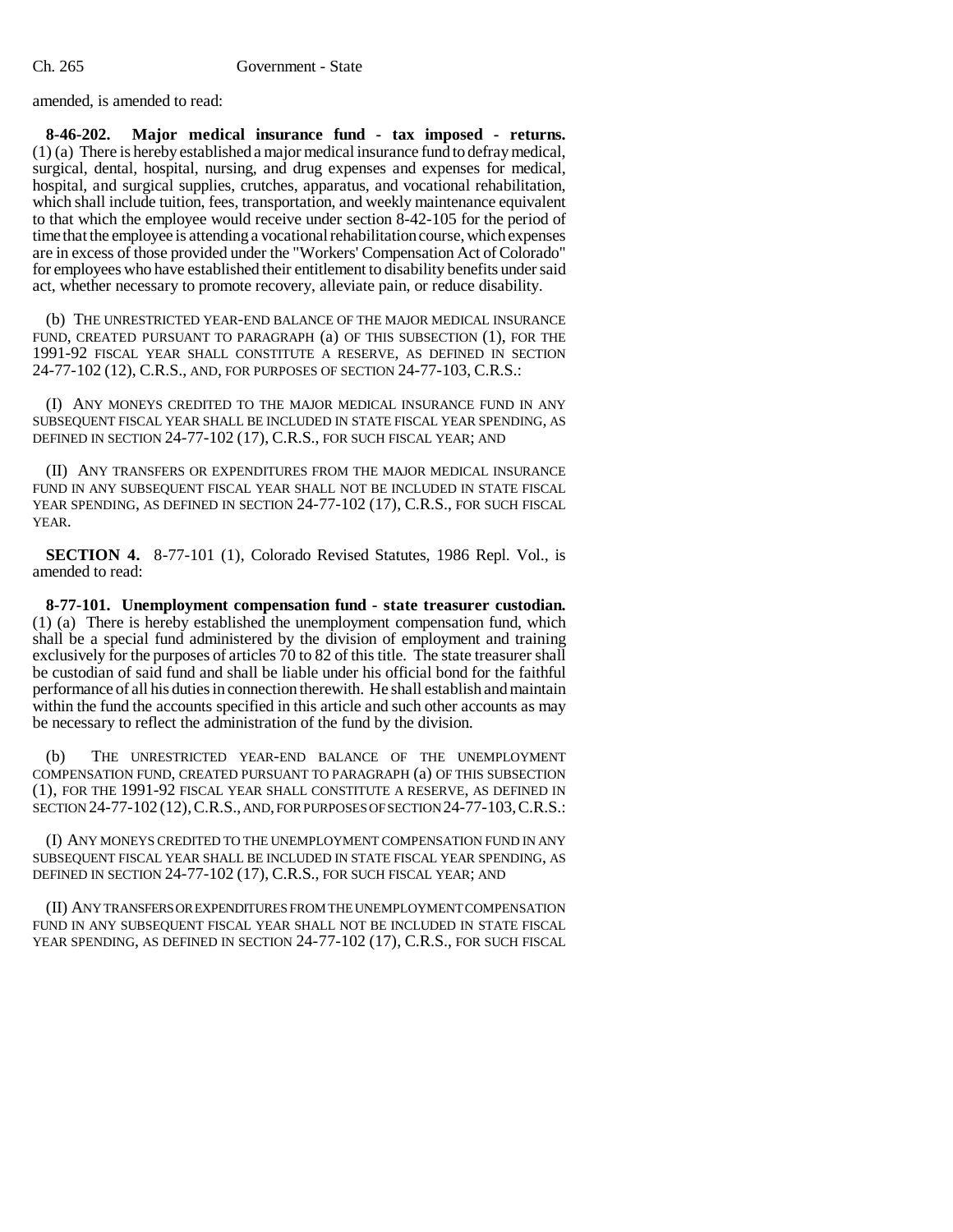YEAR.

**SECTION 5.** 24-75-302 (1), Colorado Revised Statutes, 1988 Repl. Vol., as amended, is amended to read:

**24-75-302. Capital construction fund.** (1) (a) There is hereby created the capital construction fund to which shall be allocated such revenues as the general assembly may from time to time determine. Moneys in the capital construction fund may be appropriated for capital construction, as defined in section 24-75-301 (1), including the remodeling or renovation of existing buildings or other physical facilities designated as controlled maintenance projects in the general appropriation act. All unappropriated balances in said fund at the close of any fiscal year shall remain therein and not revert to the general fund. All moneys unexpended or not encumbered from the capital construction fund appropriation to each department for any fiscal year shall revert to the capital construction fund at the end of the period for which such moneys are appropriated. Except as provided in section 24-30-1303.7 (1), no portion of the unexpended balance of a department's capital construction fund appropriation may be used by such department for any additional projects which are beyond the scope or design of the original project without further approval by the general assembly of such additional project. Anticipation warrants may be issued against the revenues of the fund as provided by law. All interest earned from the investment of moneys in said fund shall remain in said fund and become a part thereof.

(b) THE UNRESTRICTED YEAR-END BALANCE OF THE CAPITAL CONSTRUCTION FUND, CREATED PURSUANT TO PARAGRAPH (a) OF THIS SUBSECTION (1), FOR THE 1991-92 FISCAL YEAR SHALL CONSTITUTE A RESERVE, AS DEFINED IN SECTION 24-77-102 (12), AND, FOR PURPOSES OF SECTION 24-77-103:

(I) ANY MONEYS CREDITED TO THE CAPITAL CONSTRUCTION FUND IN ANY SUBSEQUENT FISCAL YEAR SHALL BE INCLUDED IN STATE FISCAL YEAR SPENDING, AS DEFINED IN SECTION 24-77-102 (17), FOR SUCH FISCAL YEAR; AND

(II) ANY TRANSFERS OR EXPENDITURES FROM THE CAPITAL CONSTRUCTION FUND IN ANY SUBSEQUENT FISCAL YEAR SHALL NOT BE INCLUDED IN STATE FISCAL YEAR SPENDING, AS DEFINED IN SECTION 24-77-102 (17), FOR SUCH FISCAL YEAR.

**SECTION 6.** 26-2-115, Colorado Revised Statutes, 1989 Repl. Vol., is amended to read:

**26-2-115. State old age pension fund - priority.** All moneys deposited in the state old age pension fund shall be first available for payment of basic minimum awards to qualified old age pension recipients, and no part of said fund shall be transferred to any other fund until such basic minimum awards shall have been paid. MONEYS IN THE STATE OLD AGE PENSION FUND SHALL BE SUBJECT TO ANNUAL APPROPRIATION BY THE GENERAL ASSEMBLY.

**SECTION 7.** 26-2-116, Colorado Revised Statutes, 1989 Repl. Vol., is amended to read:

**26-2-116. Old age pension stabilization fund.** Any moneys remaining in the old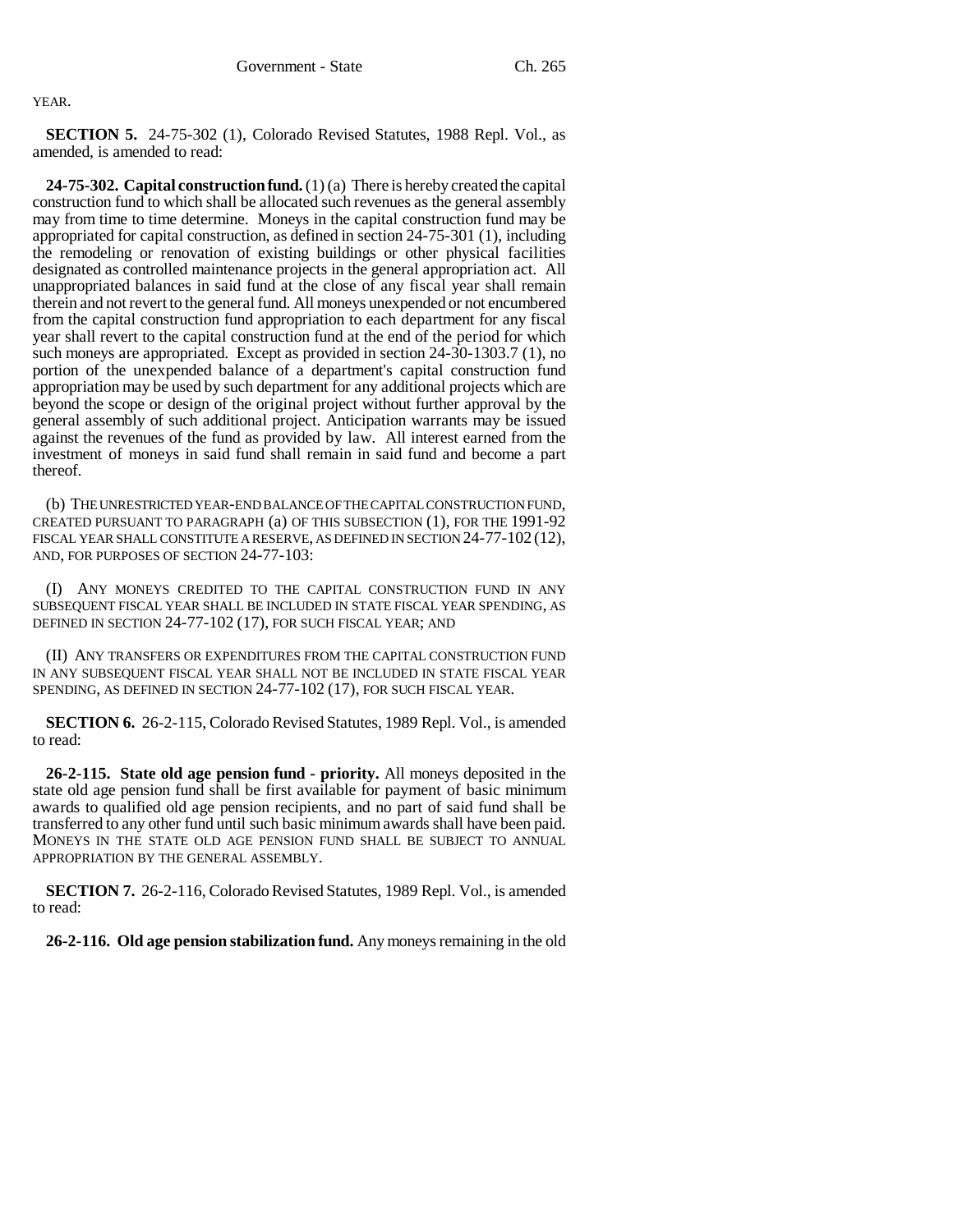age pension fund after full payment of basic minimum awards to qualified old age pension recipients shall be transferred to a fund to be known as the old age pension stabilization fund, which fund shall be maintained at the amount of five million dollars and restored to that amount after any disbursements therefrom. The state board shall use the moneys in such fund only to stabilize payments of old age pension basic minimum awards. MONEYS IN THE OLD AGE PENSION STABILIZATION FUND SHALL BE SUBJECT TO ANNUAL APPROPRIATION BY THE GENERAL ASSEMBLY.

**SECTION 8.** 26-2-117, Colorado Revised Statutes, 1989 Repl. Vol., is amended to read:

**26-2-117. Old age pension health and medical care fund.** Any moneys remaining in the state old age pension fund after full payment of basic minimum awards to qualified old age pension recipients and after establishment and maintenance of the old age pension stabilization fund in the amount of five million dollars shall be transferred to a fund to be known as the old age pension health and medical care fund, which is hereby created. The state department shall establish and promulgate rules and regulations for administration of a program to provide health and medical care to persons who qualify to receive old age pensions and who are not patients in an institution for tuberculosis or mental diseases. The costs of such program, not to exceed ten million dollars in any fiscal year, shall be defrayed from such health and medical care fund, but all moneys available, accrued or accruing, received or receivable, in said health and medical care fund in excess of ten million dollars in any fiscal year shall be transferred to the general fund of the state to be used pursuant to law. MONEYS IN THE OLD AGE PENSION HEALTH AND MEDICAL CARE FUND SHALL BE SUBJECT TO ANNUAL APPROPRIATION BY THE GENERAL ASSEMBLY.

**SECTION 9.** 31-30-1014 (2) (c), (3) (a) (III) (B), (5), and (6), Colorado Revised Statutes, 1986 Repl. Vol., as amended, are amended to read:

**31-30-1014. State contribution.** (2) (c) On the first day of each month of each fiscal year commencing July 1, 1993, the state treasurer shall transfer one-twelfth of the amount certified by the board APPROPRIATED BY THE GENERAL ASSEMBLY for that fiscal year for state funding of death and disability benefits pursuant to section 31-30-1013 (3), which amount shall in no case exceed seven million five hundred thousand dollars for such fiscal year, to the fund created by section 31-30-1012 for allocation to the death and disability account in the fund; except that no such transfer shall be made after December 31, 1996, or upon termination of the annual contribution provided by subsection (5) of this section, whichever is earlier. During the 1997 regular session of the general assembly or the regular session immediately following the termination of the annual contribution provided by subsection (5) of this section, whichever is earlier, the general assembly shall review the amount of the state contribution to insure proper actuarial funding of the death and disability account. Moneys in the fund created by section 31-30-1012 shall not revert to the general fund but shall be continuously available for the purposes provided in this part 10.

(3) (a) (III) The moneys necessary to make the contributions by the state provided in this subsection (3) shall be derived from the proceeds of the tax imposed by section 10-3-209, C.R.S., as follows: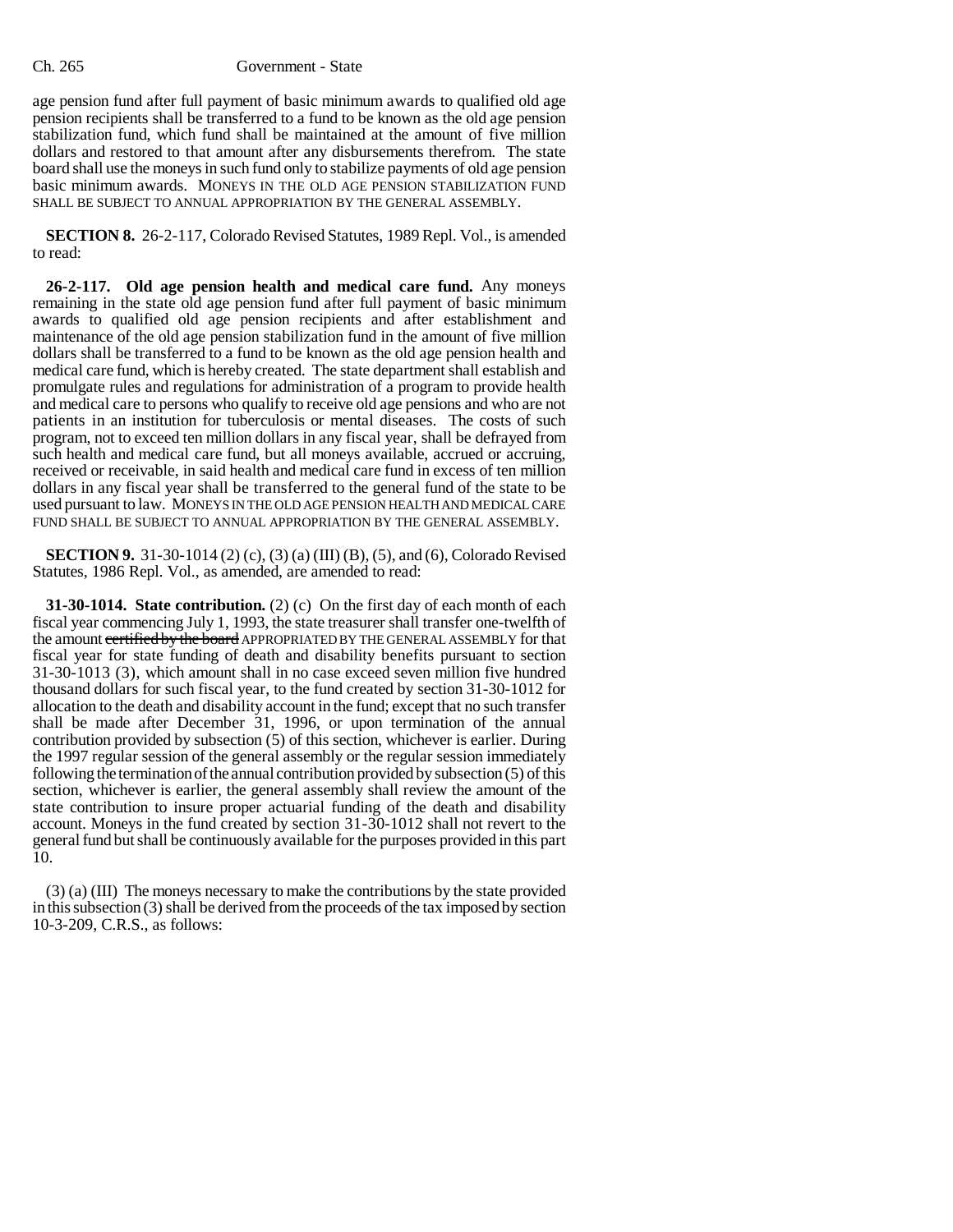#### Government - State Ch. 265

(B) To the extent that the contributions by the state provided in this section exceed the contributions made by the state during the calendar year 1979, such excess amounts shall be transferred, on September 30 of each year, by the state treasurer, from the proceeds of the tax imposed by section 10-3-209, C.R.S., to the board for disbursement to the local pension funds of each such municipality or fire protection district, SUBJECT TO ANNUAL APPROPRIATION BY THE GENERAL ASSEMBLY. Moneys so transferred shall be separate from and in addition to moneys transferred pursuant to subsection (5) of this section and shall not revert to the general fund, but shall be continuously available for the purposes provided in this subsection (3).

(5) On September 30 of each year, the state treasurer shall transfer twenty million dollars from the proceeds of the tax imposed by section 10-3-209, C.R.S., to the fund created by section 31-30-1012, SUBJECT TO ANNUAL APPROPRIATION BY THE GENERAL ASSEMBLY. However, on September 30, 1987, the amount transferred shall be five million five hundred thousand dollars and not twenty million dollars, which shall be used for the purposes set forth in subsections (2) and (3) of this section. Such annual transfer to the fund shall cease when the requirements of paragraph (c) of subsection (4) of this section have been met, and the final annual transfer may be in an amount less than twenty million dollars as determined from the total amount of accrued unfunded liability of employers described in the biennial report prepared pursuant to paragraph (d) of subsection (4) of this section. Moneys in said fund shall not revert to the general fund but shall be continuously available for the purposes provided in this part 10.

(6) In addition to any other transfers required by this section, on September 30 of each year, the state treasurer shall transfer from the proceeds of the tax imposed by section 10-3-209, C.R.S., to the board such moneys as may be necessary to pay for the statewide death and disability insurance policy for volunteer firemen provided in section 31-30-1005 (4), SUBJECT TO ANNUAL APPROPRIATION BY THE GENERAL ASSEMBLY.

**SECTION 10.** 39-22-623 (1) (a) (II), Colorado Revised Statutes, 1982 Repl. Vol., as amended, is amended to read:

**39-22-623. Disposition of collections.** (1) The proceeds of all moneys collected under this article, less the reserve retained for refunds, shall be credited as follows:

(a) (II) Effective July 1, 1987, an amount equal to twenty-seven percent of the gross state cigarette tax shall be apportioned to incorporated cities and incorporated towns which levy taxes and adopt formal budgets and to counties, SUBJECT TO ANNUAL APPROPRIATION BY THE GENERAL ASSEMBLY. For the purposes of this section, a city and county shall be considered as a city. The city or town share shall be apportioned according to the percentage of state sales tax revenues collected by the department of revenue in an incorporated city or town as compared to the total state sales tax collections that may be allocated to all political subdivisions in the state; the county share shall be the same as that which the percentage of state sales tax revenues collected in the unincorporated area of the county bears to total state sales tax revenues which may be allocated to all political subdivisions in the state. The department of revenue shall certify to the state treasurer, at least annually, the percentage for allocation to each city, town, and county, and such percentage for allocation so certified shall be applied by said department in all distributions to cities,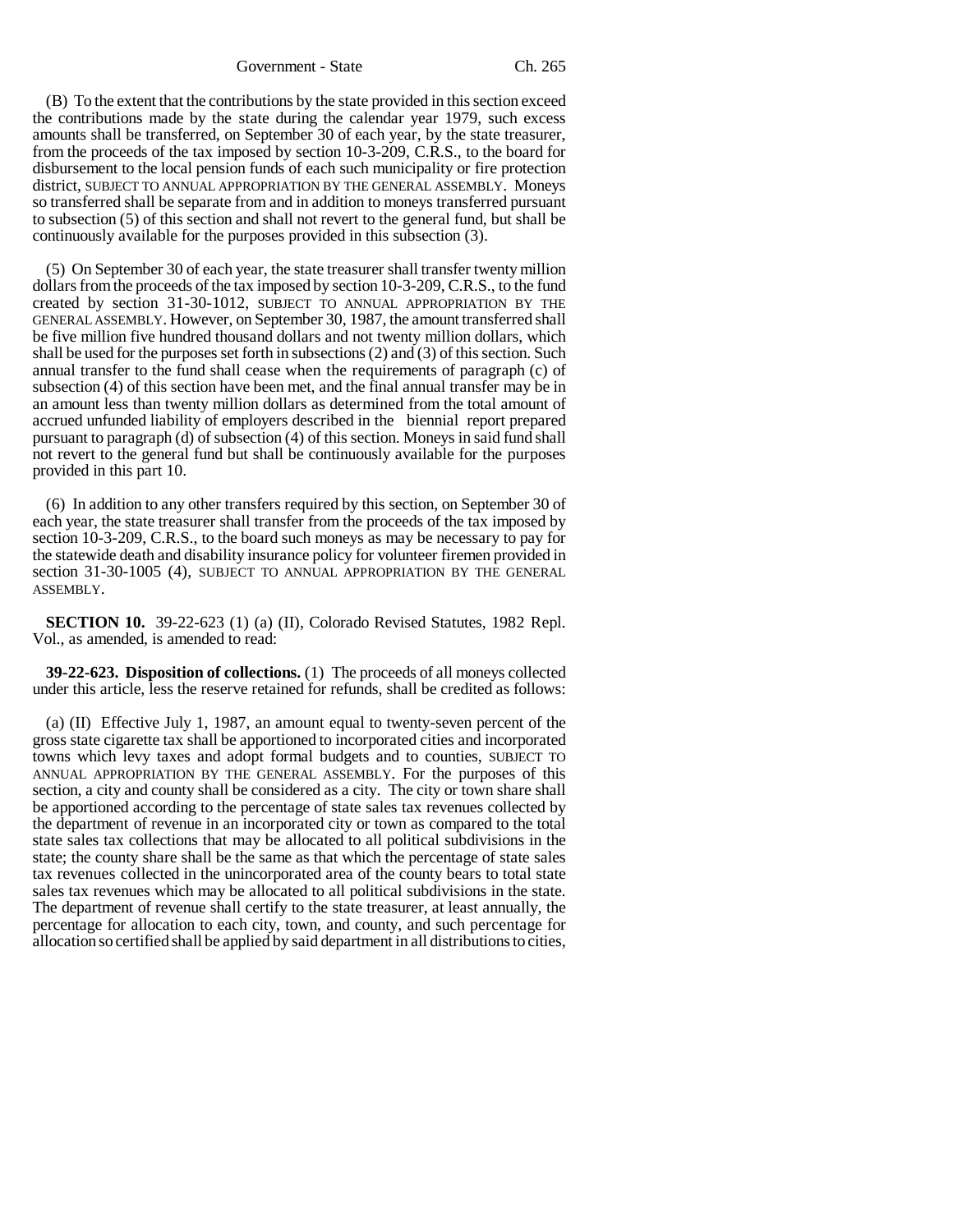towns, and counties until changed by certification to the state treasurer. In order to qualify for distributions of state income tax moneys, units of local government are prohibited from imposing fees, licenses, or taxes on any person as a condition for engaging in the business of selling cigarettes or from attempting in any manner to impose a tax on cigarettes. For purposes of this paragraph (a), the "gross state cigarette tax" means the total tax before the discount provided for in section 39-28-104 (1).

**SECTION 11.** 39-31-102 (1), Colorado Revised Statutes, 1982 Repl. Vol., as amended, is amended to read:

**39-31-102. Procedures to obtain grant.** (1) A grant authorized by section 39-31-101 or 39-31-104 shall be paid from the reserve for refunds created by section 39-22-622, SUBJECT TO ANNUAL APPROPRIATION BY THE GENERAL ASSEMBLY. Claimants meeting all qualification requirements for an entire taxable year shall be entitled to a grant allowable pursuant to section 39-31-101 or 39-31-104.

**SECTION 12.** 43-4-201 (1), Colorado Revised Statutes, 1984 Repl. Vol., is amended to read:

**43-4-201. Funds created.** (1) (a) The highway users tax fund is hereby created in the state treasurer's office.

(b) THE UNRESTRICTED YEAR-END BALANCE OF THE HIGHWAY USERS TAX FUND, CREATED PURSUANT TO PARAGRAPH (a) OF THIS SUBSECTION (1), FOR THE 1991-92 FISCAL YEAR SHALL CONSTITUTE A RESERVE, AS DEFINED IN SECTION 24-77-102 (12), C.R.S., AND, FOR PURPOSES OF SECTION 24-77-103, C.R.S.:

(I) ANY MONEYS CREDITED TO THE HIGHWAY USERS TAX FUND IN ANY SUBSEQUENT FISCAL YEAR SHALL BE INCLUDED IN STATE FISCAL YEAR SPENDING, AS DEFINED IN SECTION 24-77-102 (17), C.R.S., FOR SUCH FISCAL YEAR; AND

(II) ANY TRANSFERS OR EXPENDITURES FROM THE HIGHWAY USERS TAX FUND IN ANY SUBSEQUENT FISCAL YEAR SHALL NOT BE INCLUDED IN STATE FISCAL YEAR SPENDING, AS DEFINED IN SECTION 24-77-102 (17), C.R.S., FOR SUCH FISCAL YEAR.

**SECTION 13.** Article 1 of title 23, Colorado Revised Statutes, 1988 Repl. Vol., as amended, is amended BY THE ADDITION OF A NEW SECTION to read:

**23-1-103.5. Establishment of annual allowable cash fund revenues and expenditures by general assembly.** (1) THE GENERAL ASSEMBLY HEREBY FINDS AND DECLARES THAT:

(a) SECTION 20 OF ARTICLE X OF THE STATE CONSTITUTION LIMITS STATE FISCAL YEAR SPENDING;

(b) SUBJECT TO CERTAIN EXCLUSIONS SPECIFIED IN SECTION 20 OF ARTICLE X OF THE STATE CONSTITUTION, ALL STATE GENERAL FUND EXPENDITURES AND ALL STATE CASH FUND EXPENDITURES, INCLUDING EXPENDITURES OF STATE INSTITUTIONS OF HIGHER EDUCATION, ARE INCLUDED IN THE LIMITATION ON STATE FISCAL YEAR SPENDING;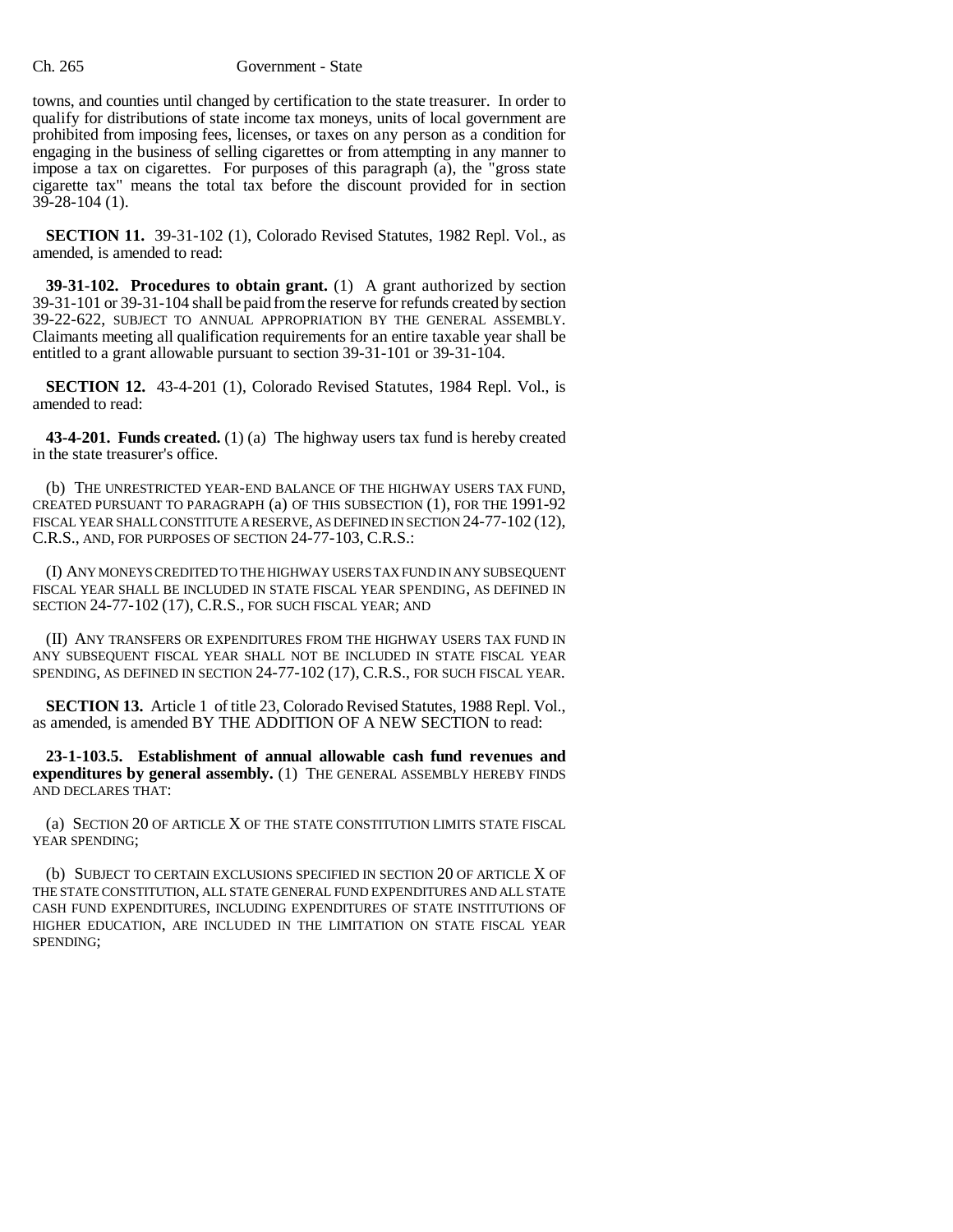(c) THE LEGISLATIVE POWERS OF THE GENERAL ASSEMBLY, INCLUDING BUT NOT LIMITED TO ITS PLENARY POWER OF APPROPRIATION, AUTHORIZE AND REQUIRE THE GENERAL ASSEMBLY TO ASSURE COMPLIANCE WITH THE LIMITATION ON STATE FISCAL YEAR SPENDING AND TO MAKE FUNDAMENTAL FISCAL POLICY DECISIONS ESTABLISHING THE LEVEL OF ACTIVITY OF ALL DEPARTMENTS AND AGENCIES OF STATE GOVERNMENT, INCLUDING STATE INSTITUTIONS OF HIGHER EDUCATION; AND

(d) CONSONANT WITH THE EXERCISE OF SUCH LEGISLATIVE POWERS, THE GENERAL ASSEMBLY MUST ESTABLISH LIMITS ON THE AMOUNT OF CASH FUNDS, AS DEFINED BY SUBSECTION (2) OF THIS SECTION, WHICH SHALL BE RAISED, SPENT, OR TRANSFERRED TO RESERVES BY THE GOVERNING BOARDS AND BOARDS OF TRUSTEES OF ALL STATE INSTITUTIONS OF HIGHER EDUCATION AND EXERCISE ANY OTHER NECESSARY CONTROLS ON CASH FUND REVENUES INCLUDING, BUT NOT LIMITED TO, THE POWER OF APPROPRIATION.

(2) FOR THE 1993-94 FISCAL YEAR AND FISCAL YEARS THEREAFTER, THE AMOUNT OF CASH FUNDS APPROPRIATED IN THE GENERAL APPROPRIATION BILL BY THE GENERAL ASSEMBLY FOR THE GOVERNING BOARDS AND THE BOARDS OF TRUSTEES FOR ALL STATE INSTITUTIONS OF HIGHER EDUCATION SHALL EQUAL THE MAXIMUM AMOUNT OF CASH FUNDS THAT SUCH GOVERNING BOARDS AND BOARDS OF TRUSTEES SHALL RAISE, SPEND, OR TRANSFER TO RESERVES FOR THAT FISCAL YEAR. FOR THE PURPOSES OF THIS SECTION, "CASH FUNDS" MEANS FUNDS RECEIVED FROM TUITION INCOME, FEES, INDIRECT COST RECOVERIES, AND OTHER SOURCES OF FUNDS THAT CAN BE APPROPRIATED AS CASH FUNDS FOR STATE INSTITUTIONS OF HIGHER EDUCATION, EXCEPTING THOSE FUNDS DERIVED FROM GIFTS, FEDERAL FUNDS, OR OTHER SOURCES WHICH ANY EXPENDITURE OR RESERVE INCREASE THEREFROM IS NOT SUBJECT TO THE PROVISIONS OF SECTION 20 OF ARTICLE X OF THE STATE CONSTITUTION. THE AMOUNT OF CASH FUNDS APPROPRIATED BY THE GENERAL ASSEMBLY PURSUANT TO THIS SUBSECTION (2) SHALL BE BASED UPON THE DETERMINATION OF THE LIMITATION ON STATE FISCAL YEAR SPENDING UNDER SECTION 20 OF ARTICLE X OF THE STATE CONSTITUTION AND UPON DECISIONS ESTABLISHING THE LEVEL OF ACTIVITY OF ALL DEPARTMENTS AND AGENCIES OF STATE GOVERNMENT, INCLUDING STATE INSTITUTIONS OF HIGHER EDUCATION.

**SECTION 14.** 23-1-104 (1) (a), (2), and (3), Colorado Revised Statutes, 1988 Repl. Vol., as amended, are amended to read:

**23-1-104. Financing the system of postsecondary education.** (1) (a) (I) The general assembly shall make annual appropriations OF GENERAL FUND MONEYS AND OF CASH FUNDS RECEIVED FROM TUITION INCOME PURSUANT TO THE PROVISIONS OF SECTION 23-1-103.5 as  $\alpha$  single line item ITEMS to each governing board for the operation of its campuses consistent with the distribution percentage PERCENTAGES developed by the commission pursuant to section 23-1-105 (3). Each governing board shall allocate said appropriations to the institutions under its control in the manner deemed most appropriate by such governing board.

(II) THE GENERAL ASSEMBLY SHALL MAKE ANNUAL APPROPRIATIONS OF CASH FUNDS, OTHER THAN CASH FUNDS RECEIVED AS TUITION INCOME, PURSUANT TO THE PROVISIONS OF SECTION 23-1-103.5 AS A SINGLE LINE ITEM TO EACH GOVERNING BOARD FOR THE OPERATION OF ITS CAMPUSES. EACH GOVERNING BOARD SHALL ALLOCATE SAID CASH FUND APPROPRIATIONS TO THE INSTITUTIONS UNDER ITS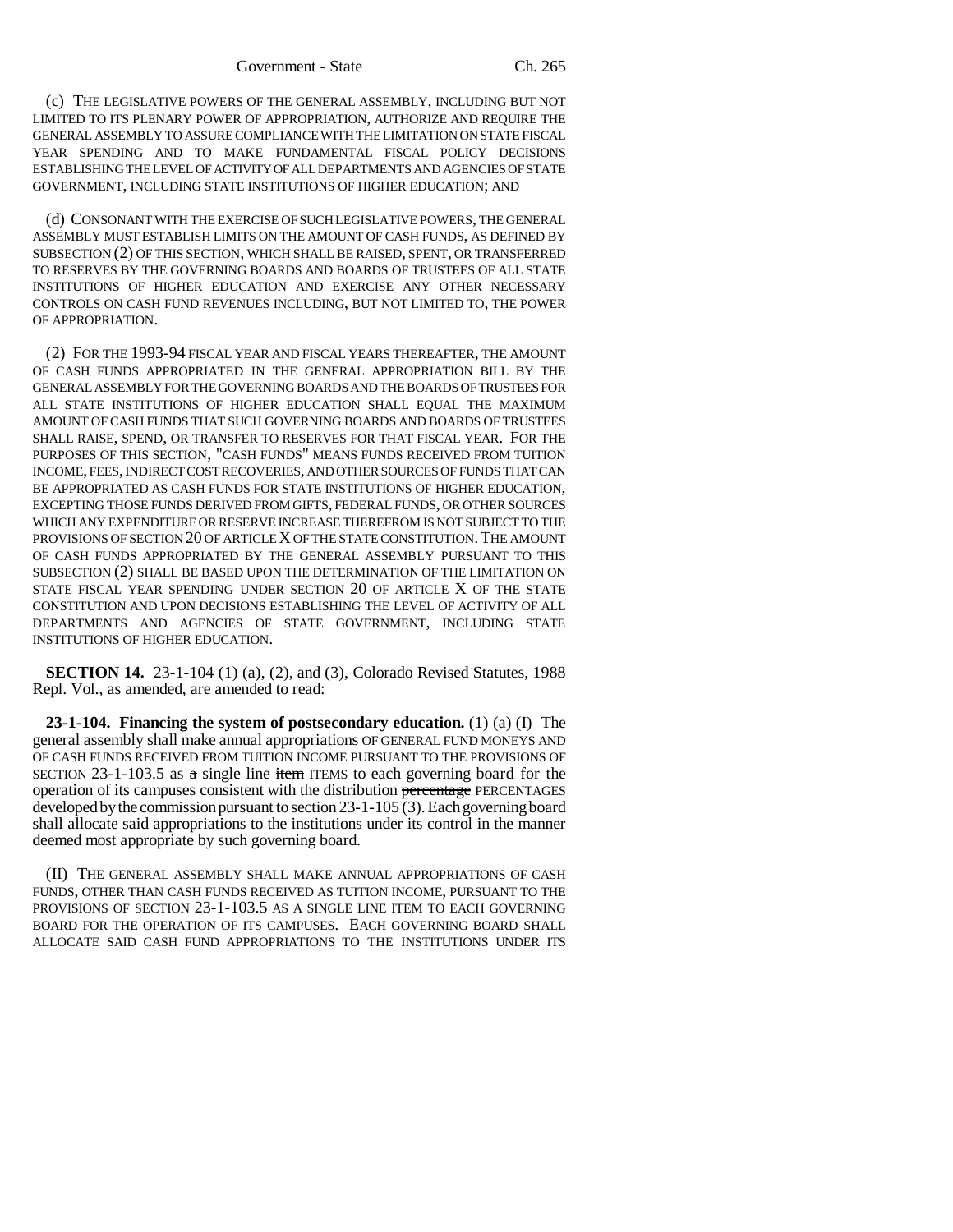CONTROL IN THE MANNER DEEMED MOST APPROPRIATE BY SUCH GOVERNING BOARD.

(2) (a) The commission's authority to establish the distribution system shall in no way affect the authority of the general assembly to annually set the level of appropriations OF GENERAL FUND MONEYS AND CASH FUNDS RECEIVED AS TUITION INCOME for the entire system of higher education and to prescribe any performance expectation for the entire system or any part of the system.

(b) THE COMMISSION'S AUTHORITY TO ESTABLISH THE DISTRIBUTION SYSTEM SHALL IN NO WAY APPLY TO OR OTHERWISE AFFECT ANY APPROPRIATIONS OF CASH FUNDS, OTHER THAN CASH FUNDS RECEIVED FROM TUITION INCOME, MADE BY THE GENERAL ASSEMBLY PURSUANT TO SECTION 23-1-103.5.

(3) (a) Notwithstanding the provisions of section 24-75-102, C.R.S., the governing boards are authorized to retain all moneys appropriated pursuant to this section and section 23-1-118, or otherwise generated, from fiscal year to fiscal year.

(b) ALL MONEYS RAISED BY A GOVERNING BOARD SHALL BE AVAILABLE FOR EXPENDITURE ONLY BY SUCH GOVERNING BOARD AND SHALL NOT BE TRANSFERRED OR OTHERWISE MADE AVAILABLE FOR EXPENDITURE BY ANY OTHER GOVERNING BOARD.

**SECTION 15.** Part 1 of article 1 of title 43, Colorado Revised Statutes, 1984 Repl. Vol., as amended, is amended BY THE ADDITION OF A NEW SECTION to read:

**43-1-112.5. Establishment of annual allowable revenues and expenditures by general assembly.** (1) THE GENERAL ASSEMBLY HEREBY FINDS AND DECLARES THAT:

(a) SECTION 20 OF ARTICLE X OF THE STATE CONSTITUTION LIMITS STATE FISCAL YEAR SPENDING:

(b) SUBJECT TO CERTAIN EXCLUSIONS SPECIFIED IN SECTION 20 OF ARTICLE X OF THE STATE CONSTITUTION, ALL STATE GENERAL FUND EXPENDITURES AND ALL STATE CASH FUND EXPENDITURES, INCLUDING EXPENDITURES OF THE DEPARTMENT AND THE COMMISSION, ARE INCLUDED IN THE LIMITATION ON STATE FISCAL YEAR SPENDING;

(c) THE LEGISLATIVE POWERS OF THE GENERAL ASSEMBLY, INCLUDING BUT NOT LIMITED TO ITS PLENARY POWER OF APPROPRIATION, AUTHORIZE AND REQUIRE THE GENERAL ASSEMBLY TO ASSURE COMPLIANCE WITH THE LIMITATION ON STATE FISCAL YEAR SPENDING AND TO MAKE FUNDAMENTAL FISCAL POLICY DECISIONS ESTABLISHING THE LEVEL OF ACTIVITY OF ALL DEPARTMENTS AND AGENCIES OF STATE GOVERNMENT, INCLUDING THE DEPARTMENT AND THE COMMISSION; AND

(d) CONSONANT WITH THE EXERCISE OF SUCH LEGISLATIVE POWERS, THE GENERAL ASSEMBLY MUST ESTABLISH LIMITS ON THE REVENUES UNDER THE JURISDICTION OF AND THE EXPENDITURES OF THE DEPARTMENT AND THE COMMISSION.

(2) FOR THE 1993-94 FISCAL YEAR AND FISCAL YEARS THEREAFTER, THE GENERAL ASSEMBLY, IN THE GENERAL APPROPRIATION BILL OR BY SEPARATE BILL, SHALL PRESCRIBE THE TOTAL AMOUNT OF ALLOWABLE REVENUES WHICH MAY BE COLLECTED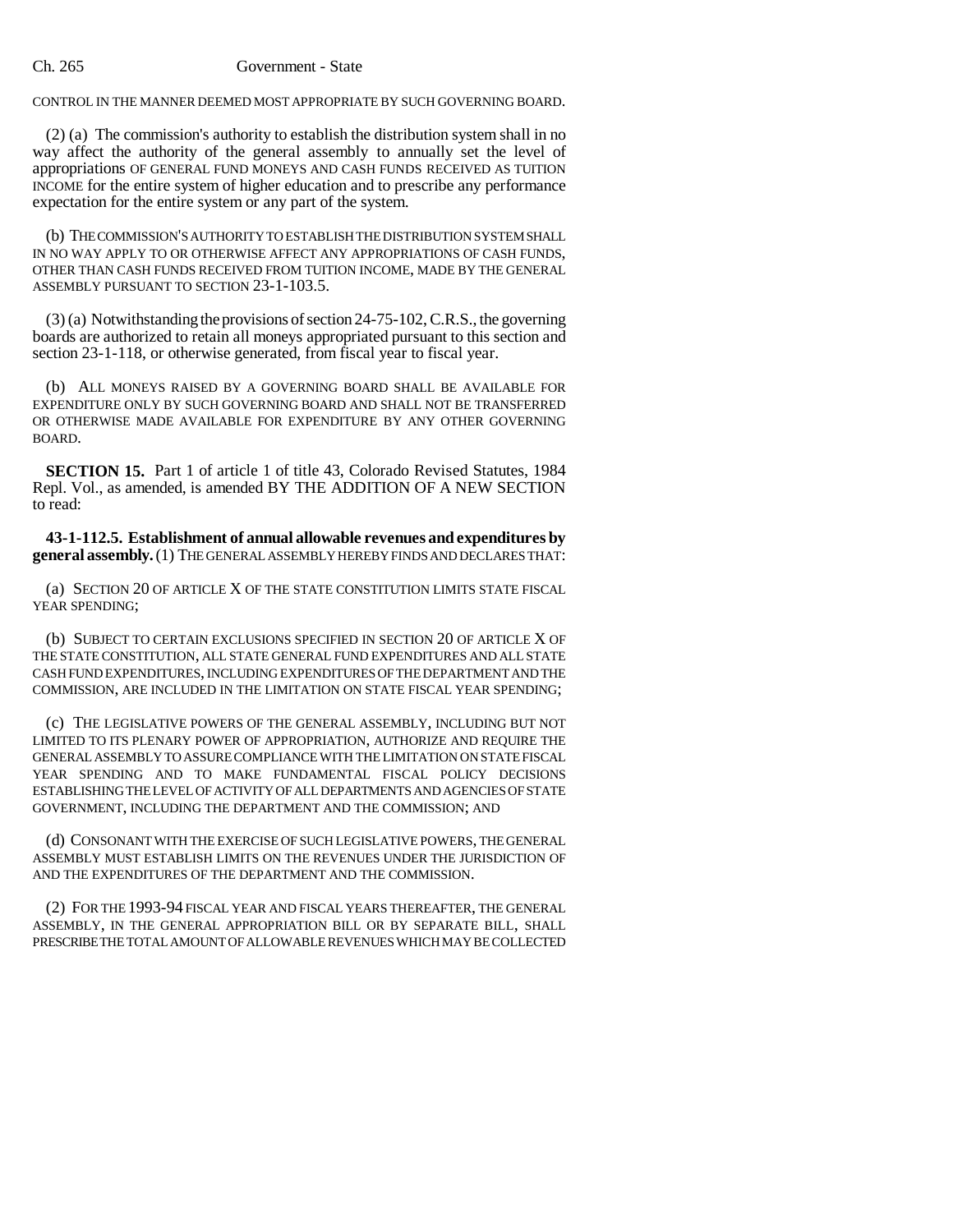Government - State Ch. 265

AND EXPENDITURES WHICH MAY BE MADE BY THE DEPARTMENT AND THE COMMISSION FOR THE FISCAL YEAR. THE AMOUNTS PRESCRIBED BY THE GENERAL ASSEMBLY PURSUANT TO THIS SUBSECTION (2) SHALL BE BASED UPON THE DETERMINATION OF THE LIMITATION ON STATE FISCAL YEAR SPENDING UNDER SECTION 20 OF ARTICLE X OF THE STATE CONSTITUTION AND UPON DECISIONS ESTABLISHING THE LEVEL OF ACTIVITY OF ALL DEPARTMENTS AND AGENCIES OF STATE GOVERNMENT, INCLUDING THE DEPARTMENT AND THE COMMISSION.

**SECTION 16.** 43-1-113 (1), (3) (a), (8) (a), (9) (c) (I), and (12) (a), Colorado Revised Statutes, 1984 Repl. Vol., as amended, are amended to read:

**43-1-113. Funds - budgets - fiscal year - reports and publications.** (1) All funds and moneys to the credit of the department of transportation shall be expended under the supervision and direction of the commission WITHIN THE TOTAL EXPENDITURES PRESCRIBED BY THE GENERAL ASSEMBLY FOR THE FISCAL YEAR PURSUANT TO SECTION 43-1-112.5; except that moneys in the aviation fund shall be expended pursuant to the provisions of article 10 of this title.

(3) (a) For the fiscal year  $\frac{1991-92}{2}$  through fiscal year 1993-94 AND FOR EACH FISCAL YEAR THEREAFTER, appropriations made by the general assembly to the department of transportation for administrative expenditures, which are listed in subparagraph (III) of paragraph (c) of subsection (2) of this section, shall be set forth in a single line item as a total sum, and such expenditures shall not be identified by project, program, or district.

(8) (a) The department, out of moneys in the state highway fund budgeted therefor by the transportation commission AND WITHIN THE TOTAL EXPENDITURES PRESCRIBED BY THE GENERAL ASSEMBLY FOR THE FISCAL YEAR PURSUANT TO SECTION 43-1-112.5, shall reimburse other agencies of state government for the costs incurred by such state agencies in providing necessary services in support of the department and the administration of the highway funds of the state. Such state agencies include, but are not necessarily limited to, the division of accounts and control in the department of administration, the office of state planning and budgeting, the department of personnel, the department of revenue, and the department of the treasury. For any fiscal year, the amount paid to any such state agency shall be the amount indicated in the general appropriation act as the recovery of indirect costs by such state agency out of the state highway fund. The amount so indicated in the general appropriation act for the recovery of indirect costs by any state agency pursuant to this subsection (8) may exceed the actual indirect cost incurred by such agency, but the total of all such statewide indirect cost recoveries indicated in the general appropriation act shall not exceed the total indirect costs reasonably expected to be incurred by all state agencies in providing necessary services in support of the department and the administration of the highway funds of the state. Payments made pursuant to this subsection (8) shall not be subject to the limitations on appropriations and statutory distributions from the highway users tax fund contained in section 43-4-201 (3).

(9) (c) (I) No later than April 15 of each year, the commission shall adopt a final budget allocation plan which shall, upon approval of the governor, constitute the budget for the department of transportation for the ensuing fiscal year AND WHICH SHALL COMPLY WITH THE TOTAL REVENUES AND EXPENDITURES PRESCRIBED BY THE GENERAL ASSEMBLY FOR SUCH FISCAL YEAR PURSUANT TO SECTION 43-1-112.5.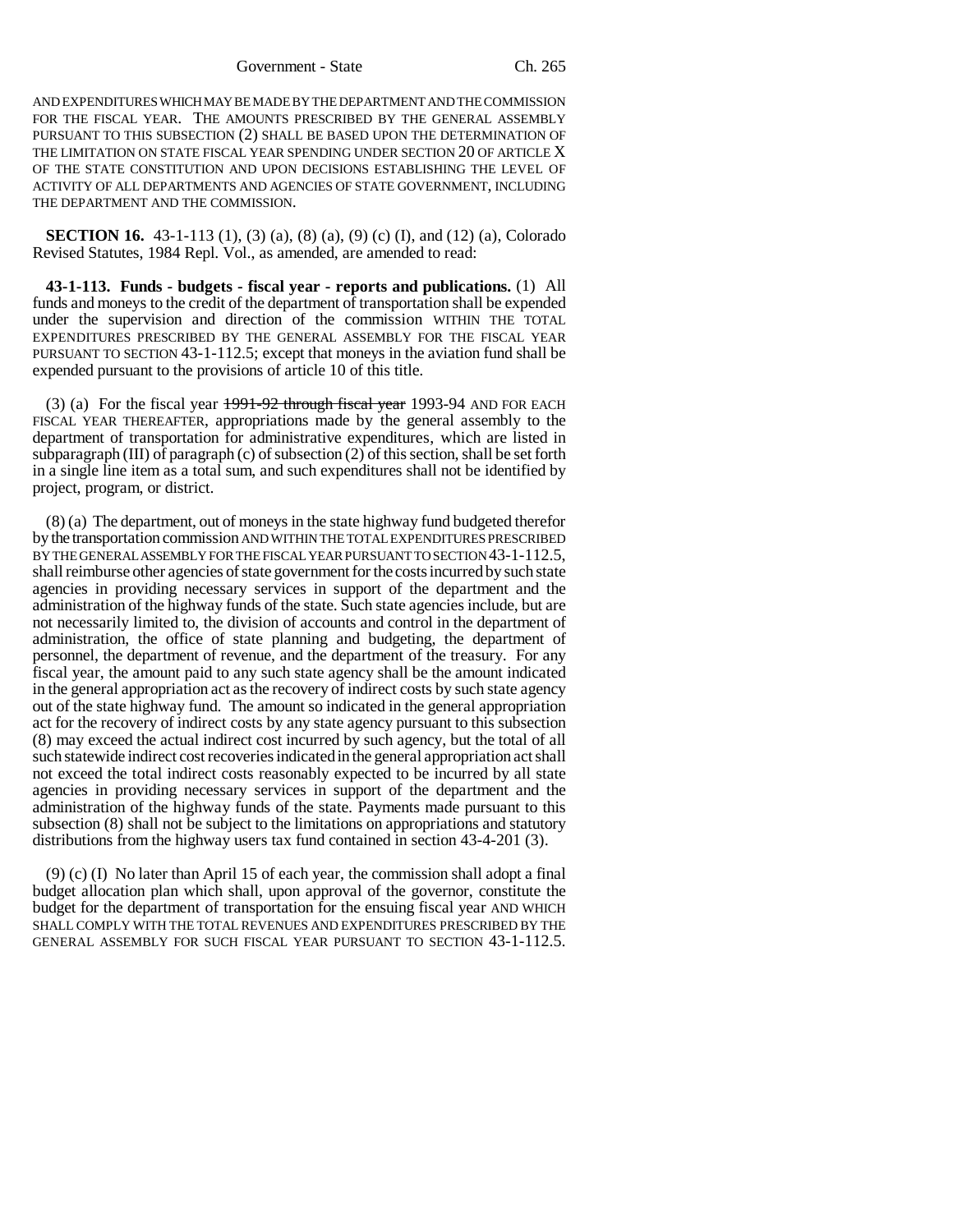Concurrent with submission of the final budget allocation plan to the governor, the commission shall submit in writing to the general assembly its responses to the recommendations of the joint budget committee, the house transportation and energy committee, and the senate transportation committee. The final budget allocation plan may include some or all of the changes recommended by such committees, but no other changes from the proposed budget allocation plan may be made; except that THE COMMISSION SHALL ENSURE THAT THE FINAL BUDGET ALLOCATION PLAN IS WITHIN THE TOTAL REVENUES AND EXPENDITURES PRESCRIBED BY THE GENERAL ASSEMBLY PURSUANT TO SECTION 43-1-112.5 AND WITHIN THE TOTAL NUMBER OF FULL-TIME EQUIVALENT EMPLOYEES ALLOWED PURSUANT TO SECTION 43-1-113 (4) AND the commission may adopt, CONSISTENT WITH SAID PRESCRIBED AMOUNTS, amendments reflecting increases or decreases in revenue or expenditures not anticipated at the time of adoption of the proposed budget allocation plan, amendments increasing or decreasing expenditures as a result of emergencies or contingencies unforeseen at the time of the preparation of the proposed budget allocation plan, and amendments reflecting changes in the amounts indicated in the general appropriation act as statewide indirect cost recoveries payable from the state highway fund as provided in subsection (8) of this section.

(12) (a) No expenditure shall be made from the state highway funds in excess of the amount PRESCRIBED BY THE GENERAL ASSEMBLY PURSUANT TO SECTION 43-1-112.5 AND THE AMOUNT proposed by the final budget allocation plan or amendments thereto adopted pursuant to paragraph (c) of subsection (9) of this section. It is the duty of the controller to disapprove any such expenditures when the reports reflect such excessive expenditures in relation to THE AMOUNT PRESCRIBED BY THE GENERAL ASSEMBLY PURSUANT TO SECTION 43-1-112.5 AND the proposed final budget allocation plan or amendments thereto adopted pursuant to paragraph (b) of subsection (4) of this section.

**SECTION 17.** 43-10-109 (1) and (3), Colorado Revised Statutes, 1984 Repl. Vol., as amended, are amended to read:

**43-10-109. Aviation fund created.** (1) There is hereby created in the state treasury a fund to be known as the aviation fund, referred to in this article as the "fund", which shall consist of all revenues credited thereto pursuant to section 39-27-112 (2) (b), C.R.S., and all revenues credited thereto in accordance with subsection (2) of this section WITHIN THE TOTAL REVENUES PRESCRIBED BY THE GENERAL ASSEMBLY PURSUANT TO SECTION 43-1-112.5. All interest derived from the deposit and investment of moneys in the fund shall be credited to the fund. At the end of any fiscal year, all unexpended and unencumbered moneys in the fund shall remain therein and shall not be credited or transferred to the general fund or any other fund, except as directed by the general assembly acting by bill and subject to the provisions of section 18 of article X of the Colorado constitution.

(3) The moneys in the fund are hereby continuously appropriated to the board to be disbursed as provided in section 43-10-110; except that, for fiscal years 1991-92, 1992-93, and 1993-94, during which years such moneys shall be subject to annual appropriation by the general assembly, and except that, in each fiscal year, the general assembly shall appropriate an amount not to exceed five percent of the total amount of revenues credited to the fund pursuant to section 39-27-112 (2) (b), C.R.S., and subsection (2) of this section during the preceding fiscal year to be used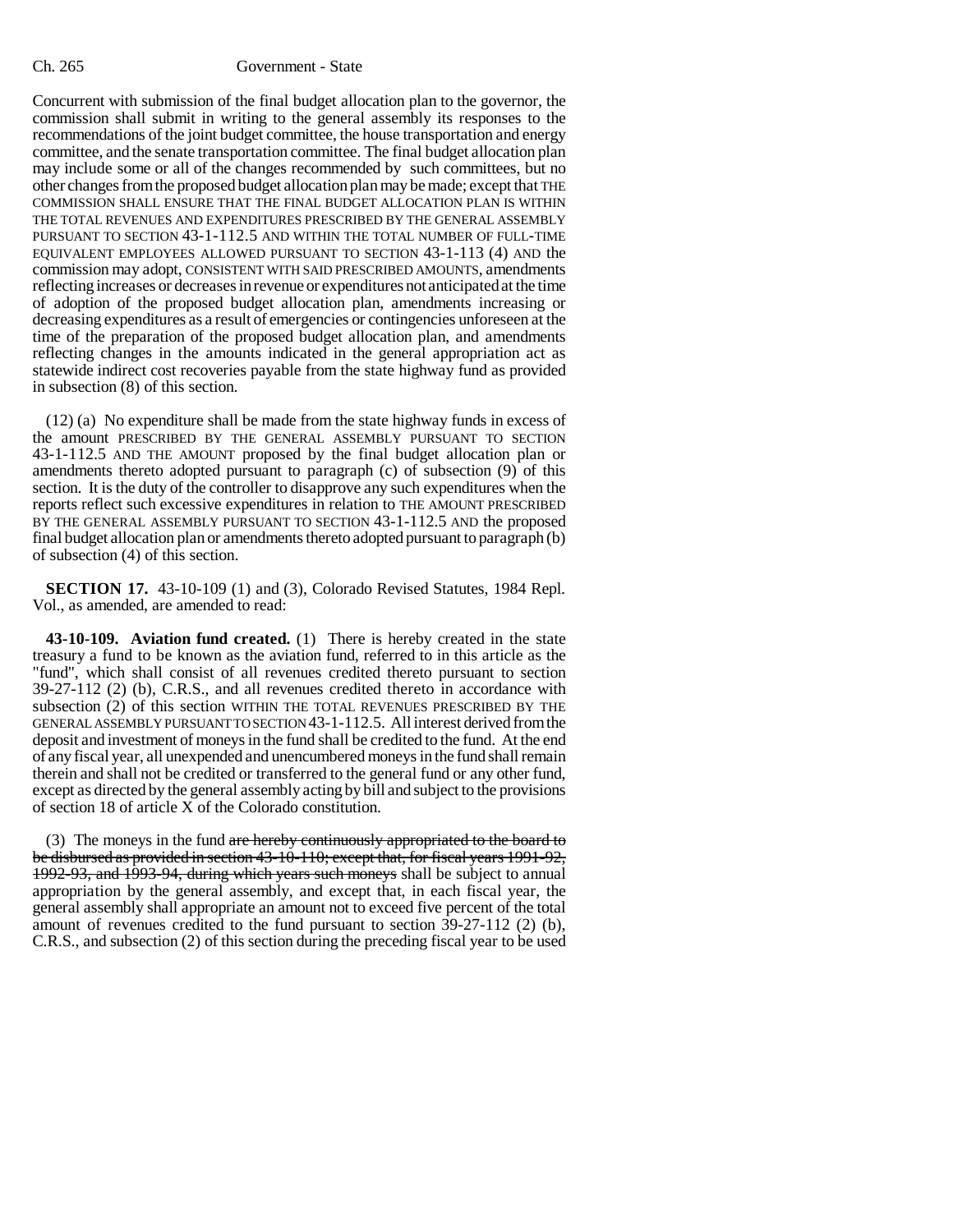Government - State Ch. 265

to defray any administrative costs incurred by the division and the board in implementing and administering the provisions of this article. The general assembly shall also appropriate from the fund an amount to the department of revenue for the reasonable expenses incurred in administering sections 39-26-114 (1) (a) (VII) and 39-26-203 (1) (c) and as provided in section 39-27-112 (2) (b), C.R.S. Before the end of the 1993-94 fiscal year, the general assembly will review the policy of making annual appropriations from the fund and make a determination as to whether the procedure of annual appropriation should be continued.

**SECTION 18.** 8-15.5-108 (1), Colorado Revised Statutes, 1986 Repl. Vol., is amended to read:

**8-15.5-108. Displaced homemakers fund - creation.** (1) There is hereby created in the state treasury the displaced homemakers fund. All fees collected pursuant to section 14-10-120.5, C.R.S., shall be deposited in said fund. All moneys in the fund are appropriated to the executive director SHALL BE SUBJECT TO ANNUAL APPROPRIATION BY THE GENERAL ASSEMBLY and, commencing July 1, 1980, shall be available for carrying out the purposes of this article; except that, if the amount in said fund from fees collected pursuant to section 14-10-120.5, C.R.S., exceeds one hundred forty-five thousand dollars in any fiscal year, the excess of one hundred forty-five thousand dollars shall revert to the general fund.

**SECTION 19.** 24-9-105 (1), Colorado Revised Statutes, 1988 Repl. Vol., is amended to read:

**24-9-105. Elected state officials - discretionary funds.** (1) Beginning with the fiscal year commencing July 1, 1985, and for each fiscal year thereafter, SUBJECT TO ANNUAL APPROPRIATION BY THE GENERAL ASSEMBLY, there is hereby appropriated AVAILABLE the following amounts for elected state officials for expenditure in pursuance of official business as each elected official sees fit:

- (a) Governor, twenty thousand dollars;
- (b) Lieutenant governor, five thousand dollars;
- (c) Attorney general, five thousand dollars;
- (d) Secretary of state, five thousand dollars;
- (e) State treasurer, five thousand dollars.

**SECTION 20.** 43-4-205 (2), (5) (b), (5) (c), (6) (b) (II), (6) (b) (III), and (7) (a), Colorado Revised Statutes, 1984 Repl. Vol., are amended to read:

**43-4-205. Allocation of fund.** (2) Out of the highway users tax fund, SUBJECT TO ANNUAL APPROPRIATION BY THE GENERAL ASSEMBLY, there shall first be paid and credited to the highway crossing protection fund the sum of twenty thousand dollars each month; but, whenever, after deducting all amounts which have theretofore been approved or ordered by the public utilities commission to be paid from said fund, SUBJECT TO ANNUAL APPROPRIATION BY THE GENERAL ASSEMBLY, for the installation of automatic and other safety appliance signals and devices at railroad grade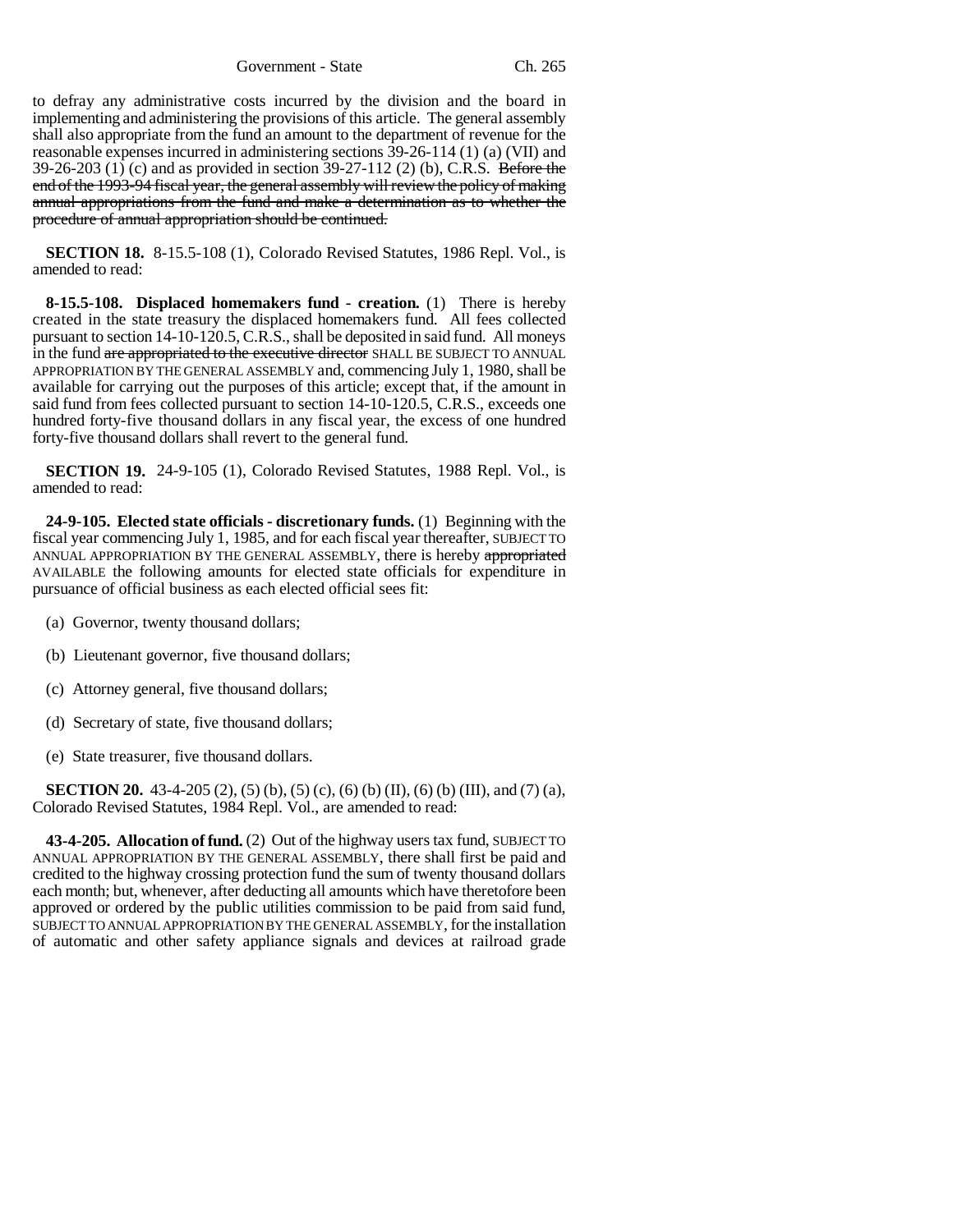crossings, there is a balance in said fund, not so approved or ordered to be paid, of at least two hundred forty thousand dollars, no further moneys shall be paid or credited to said fund from the highway users tax fund until the balance in said fund, after making the same deduction, is less than two hundred forty thousand dollars.

(5) Revenues raised by the excise tax imposed on gasoline and special fuel pursuant to sections 39-27-102 and 39-27-202, C.R.S., equal to the first seven cents per gallon of such tax shall be placed in the highway users tax fund to be allocated as follows:

(b) Twenty-six percent of such revenue shall be paid to the county treasurers of the respective counties, SUBJECT TO ANNUAL APPROPRIATION BY THE GENERAL ASSEMBLY, and shall be allocated and expended as provided in section 43-4-207.

(c) Nine percent of such revenue shall be paid to cities and incorporated towns within the limits of the respective counties, SUBJECT TO ANNUAL APPROPRIATION BY THE GENERAL ASSEMBLY, and shall be allocated and expended as provided in section 43-4-208 (2).

(6) Revenues raised by the excise tax imposed on gasoline and special fuel pursuant to sections 39-27-102 and 39-27-202, C.R.S., in excess of seven cents per gallon of tax, shall be placed in the highway users tax fund to be allocated as follows; except that revenues raised by the excise tax imposed on gasoline in excess of eighteen cents per gallon of tax shall be allocated according to the provisions of paragraph (b) of this subsection (6):

The remaining balance of such revenue shall be expended only for improvements to highways within the state, including new construction, safety improvements, maintenance, and capacity improvements. No moneys shall be expended for administrative purposes. Such revenue shall be allocated as follows:

(II) Twenty-two percent of such revenue shall be paid to the county treasurers of the respective counties, SUBJECT TO ANNUAL APPROPRIATION BY THE GENERAL ASSEMBLY, and shall be allocated and expended as provided in section 43-4-207.

(III) Eighteen percent of such revenue shall be paid to the cities and incorporated towns, SUBJECT TO ANNUAL APPROPRIATION BY THE GENERAL ASSEMBLY, and shall be allocated and expended as provided in section 43-4-208 (2) (b) and (6) (a).

(7) (a) Revenues accumulated in the special account for highway bridges, as provided in paragraph (a) of subsection (6) of this section, shall be allocated at least once each year among state, counties, and municipal highway systems based on total cost needs under the criteria developed by means of the most current report of the federal bridge inventory program. For the fiscal year commencing on July 1, 1981, the allocation shall be determined in accordance with needs developed by October 1, 1981. In subsequent fiscal years, the allocation shall be determined in accordance with needs reports available on January 1, 1982, and January 1 of each subsequent year, with the allocation amounts to be effective on July 1 of each year. After allocation of the state share of the special bridge account, the share for the counties and municipalities shall be allocated, SUBJECT TO ANNUAL APPROPRIATION BY THE GENERAL ASSEMBLY, based upon need as determined by the special highway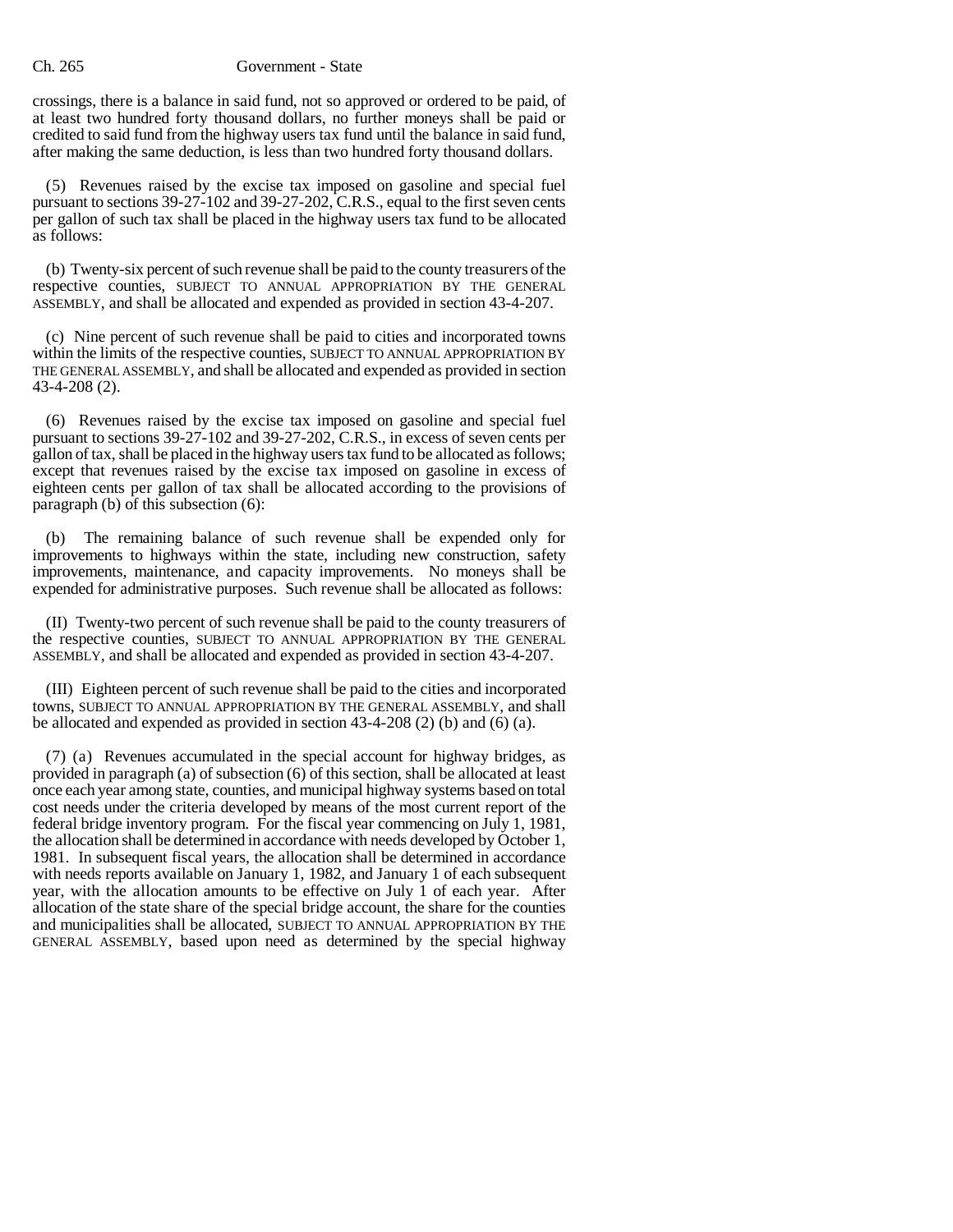committee which shall be composed of four representatives each from counties and municipalities. Allocations to local governments shall require a minimum of twenty percent of local matching funds from revenues other than the special bridge account within the highway users tax fund.

**SECTION 21.** Part 3 of article 1 of title 29, Colorado Revised Statutes, 1986 Repl. Vol., as amended, is amended BY THE ADDITION OF A NEW SECTION to read:

**29-1-304.8. Programs not delegated by the general assembly.** (1) A LOCAL DISTRICT, WITHIN THE MEANING OF SECTION 20 (2) OF ARTICLE X OF THE STATE CONSTITUTION, SHALL NOT REDUCE OR END ITS SUBSIDY PURSUANT TO SECTION 20 (9) OF SAID ARTICLE TO ANY PROGRAM IF:

(a) THE PROGRAM IS ONE OF THE INHERENT POWERS, DUTIES, OR FUNCTIONS OF AN OFFICER WHOSE OFFICE IS CREATED AS A COUNTY OFFICE BY THE STATE CONSTITUTION, INCLUDING BUT NOT LIMITED TO THE COUNTY CLERK AND RECORDER, THE COUNTY SHERIFF, THE COUNTY CORONER, THE COUNTY TREASURER, THE COUNTY SURVEYOR, THE COUNTY ASSESSOR, AND THE COUNTY ATTORNEY; OR

(b) THE PROGRAM IS REQUIRED BY THE STATE CONSTITUTION TO BE ADMINISTERED BY THE LOCAL DISTRICT, INCLUDING BUT NOT LIMITED TO DUTIES RELATED TO THE MAINTENANCE OF THE STATE COURT SYSTEM AND THE EQUALIZATION OF PROPERTY TAX ASSESSMENTS.

(2) NOTHING IN THE GENERAL ASSEMBLY'S ENACTMENT OF A REQUIREMENT THAT A LOCAL DISTRICT CONTRIBUTE TOWARD THE FUNDING OF A PROGRAM OPERATED BY AN AGENCY OR OFFICER WHICH IS NOT UNDER THE JURISDICTION OF THAT LOCAL DISTRICT, INCLUDING BUT NOT LIMITED TO THE REQUIREMENT THAT COUNTIES PAY A PORTION OF THE COSTS OF MAINTAINING THE OFFICE OF THE DISTRICT ATTORNEY, SHALL IMPLY THAT THE GENERAL ASSEMBLY HAS DELEGATED THE PROGRAM TO THE LOCAL DISTRICT FOR ADMINISTRATION WITHIN THE MEANING OF SECTION 20 (9) OF ARTICLE X OF THE STATE CONSTITUTION.

(3) A BOARD OF COUNTY COMMISSIONERS SHALL NOT CEASE EXERCISING OR PERFORMING ITS INHERENT LEGISLATIVE, EXECUTIVE, OR QUASI-JUDICIAL POWERS, DUTIES, OR FUNCTIONS IN THE GUISE OF REDUCING OR ENDING ITS SUBSIDY TO A PROGRAM PURSUANT TO THE PROVISIONS OF SECTION 20 (9) OF ARTICLE X OF THE STATE CONSTITUTION.

(4) AS USED IN THIS SECTION:

(a) "ADMINISTRATION" MEANS THE EXECUTIVE MANAGEMENT OR SUPERINTENDENCE OF PUBLIC AFFAIRS, AS DISTINGUISHED FROM POLICY-MAKING.

(b) "INHERENT" MEANS IN THE ESSENTIAL CHARACTER OF, OR BELONGING BY NATURE OR SETTLED HABIT TO.

**SECTION 22.** 43-4-207 (1), Colorado Revised Statutes, 1984 Repl. Vol., as amended, is amended to read: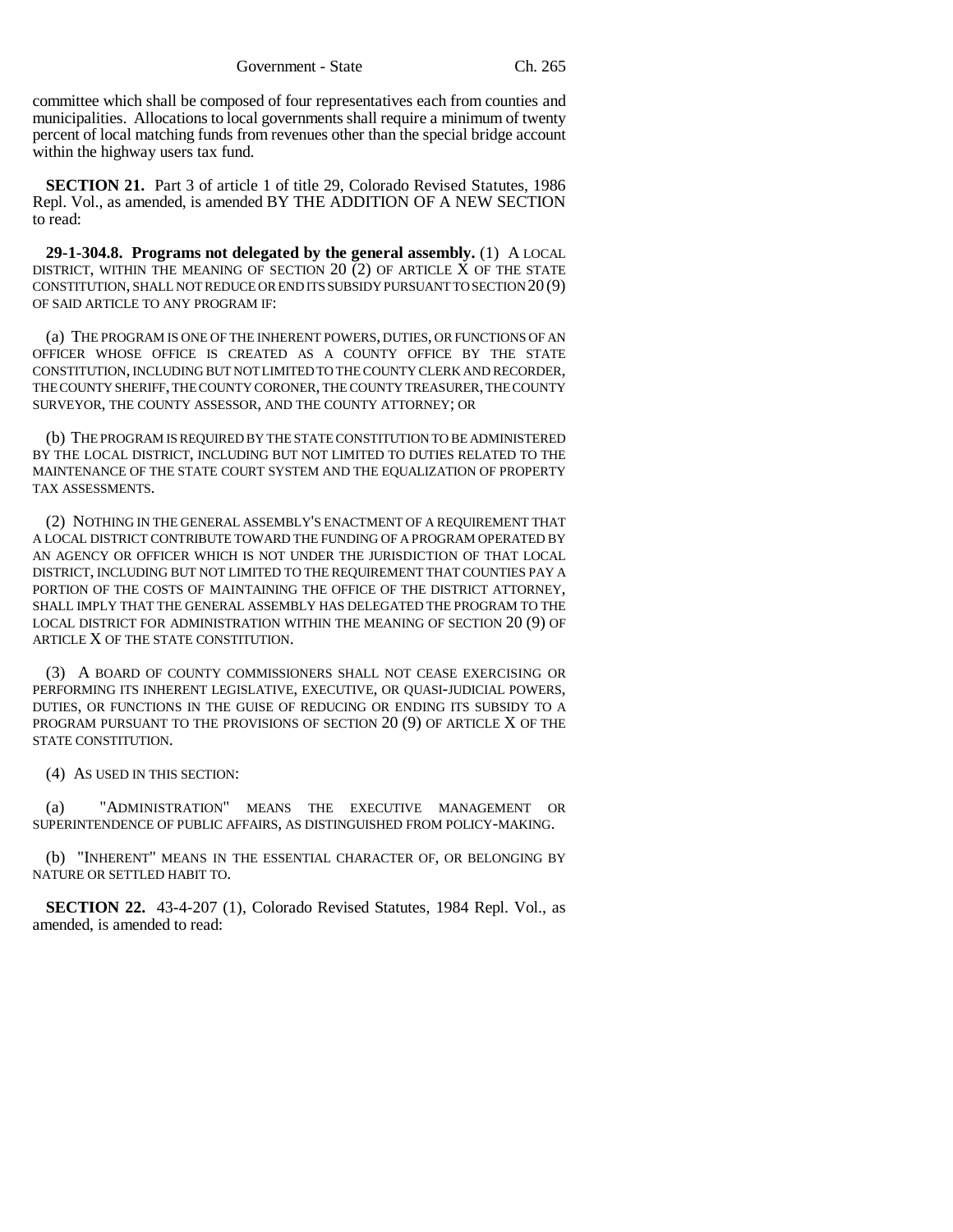**43-4-207. County allocation.** (1) After the payments required by law have been made to the highway crossing protection fund, after any distributions pursuant to section 43-4-205 (9) or (10) have been made, and after paying the costs of the Colorado state patrol and such other costs of the department, exclusive of highway construction, highway improvements, or highway maintenance, as are appropriated by the general assembly, twenty-six percent of the balance of the highway users tax fund shall be paid to the county treasurers of the respective counties, SUBJECT TO ANNUAL APPROPRIATION BY THE GENERAL ASSEMBLY, and shall be allocated and expended as provided in this section. The moneys thus received shall be allocated to the counties as provided by law and shall be expended by said counties only on the construction, engineering, reconstruction, maintenance, repair, equipment, improvement, and administration of the county highway systems and any other public highways, including any state highways, together with acquisition of rights-of-way and access rights for the same and for no other purpose. The amount to be expended for administrative purposes shall not exceed five percent of each county's share of the funds available.

**SECTION 23.** 43-4-208 (1), Colorado Revised Statutes, 1984 Repl. Vol., as amended, is amended to read:

**43-4-208. Municipal allocation.** (1) After the payments required by law have been made to the highway crossing protection fund, after any distributions pursuant to section 43-4-205 (9) or (10) have been made, and after paying the costs of the Colorado state patrol and such other costs of the department, exclusive of highway construction, highway improvements, or highway maintenance, as are appropriated by the general assembly, and making allocation as provided by sections 43-4-206 and 43-4-207, the remaining nine percent of the highway users tax fund shall be paid to the cities and incorporated towns within the limits of the respective counties, SUBJECT TO ANNUAL APPROPRIATION BY THE GENERAL ASSEMBLY, and shall be allocated and expended as provided in this section. Each city treasurer shall account for the moneys thus received as provided in this part 2. Such moneys so allocated shall be expended by said cities and incorporated towns for the construction, engineering, reconstruction, maintenance, repair, equipment, improvement, and administration of the system of streets of such city or incorporated town or of any public highways located within such city or incorporated town, including any state highways, together with the acquisition of rights-of-way and access rights for the same, and for no other purpose. The amount to be expended for administrative purposes shall not exceed five percent of each city's share of the funds available.

**SECTION 24.** The introductory portion to 23-1-105 (3), Colorado Revised Statutes, 1988 Repl. Vol., is amended to read:

**23-1-105. Duties and powers of the commission with respect to appropriations.** (3) The commission shall establish, after consultation with the governing boards of institutions, the distribution formula of GENERAL FUND appropriations AND THE DISTRIBUTION FORMULA OF APPROPRIATIONS OF CASH FUNDS RECEIVED AS TUITION INCOME by the general assembly to each governing board under the following principles:

**SECTION 25.** 23-20-112, Colorado Revised Statutes, 1988 Repl. Vol., is amended to read: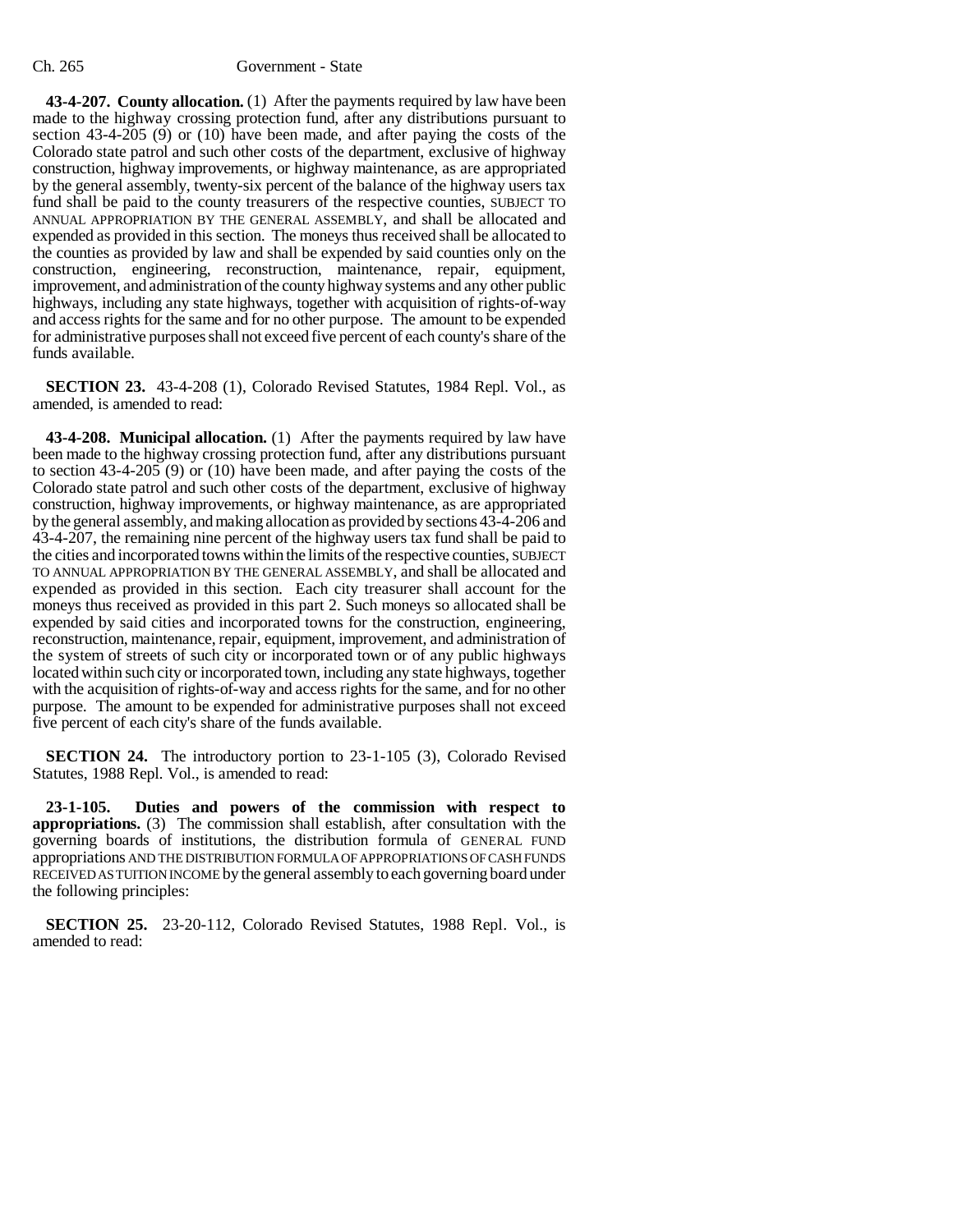Government - State Ch. 265

**23-20-112. General powers of the board.** The board of regents shall enact laws for the government of the university; appoint the requisite number of professors, tutors, and all other officers; and determine the salaries of such officers and the amount to be paid for tuition in accordance with the level of CASH FUND appropriations set by the general assembly for the university PURSUANT TO SECTION 23-1-103.5. It shall remove any officer connected with the university when in its judgment the good of the institution requires it.

**SECTION 26.** 23-31-107, Colorado Revised Statutes, 1988 Repl. Vol., is amended to read:

**23-31-107. Tuition fees - discrimination.** The state board of agriculture shall fix tuition in accordance with the level of CASH FUND appropriations set by the general assembly for the university PURSUANT TO SECTION 23-1-103.5. The board may discriminate in regard to tuition between students from this state and students from other states.

**SECTION 27.** 23-41-107, Colorado Revised Statutes, 1988 Repl. Vol., is amended to read:

**23-41-107. Tuition - school open to all.** The Colorado school of mines is open for instruction to all bona fide residents of this state, without regard to sex or color, upon the payment of such reasonable tuition fees as may be prescribed by the board of trustees. With the consent of such board, students from other states, territories, or countries may receive education thereat upon such terms and at such rates of tuition as such board may determine. The board shall fix tuition in accordance with the level of CASH FUND appropriations set by the general assembly for such institution PURSUANT TO SECTION 23-1-103.5.

**SECTION 28.** 23-50-109, Colorado Revised Statutes, 1988 Repl. Vol., is amended to read:

**23-50-109. Open to residents - tuition.** The colleges under the control of the trustees of the state colleges in Colorado shall be open, subject to their regulations, to all persons resident in this state, sixteen years of age and upwards, upon the payment of such reasonable charges for tuition as the board may determine; and to nonresidents of this state under such regulations as said board may prescribe, upon payment of a rate of tuition to be fixed by said board. The board shall fix tuition in accordance with the level of CASH FUND appropriations set by the general assembly for such institutions PURSUANT TO SECTION 23-1-103.5.

**SECTION 29.** 23-52-105 (1), Colorado Revised Statutes, 1988 Repl. Vol., is amended to read:

**23-52-105. Tuition fees - Indians.** (1) The state board of agriculture shall fix tuition in accordance with the level of CASH FUND appropriations set by the general assembly for the college PURSUANT TO SECTION 23-1-103.5, subject to the restriction that all qualified Indian pupils shall at all times be admitted to such college free of charge for tuition and on terms of equality with other pupils. The general assembly shall appropriate from the state general fund one hundred percent of the moneys required for tuition for such qualified Indian pupils.